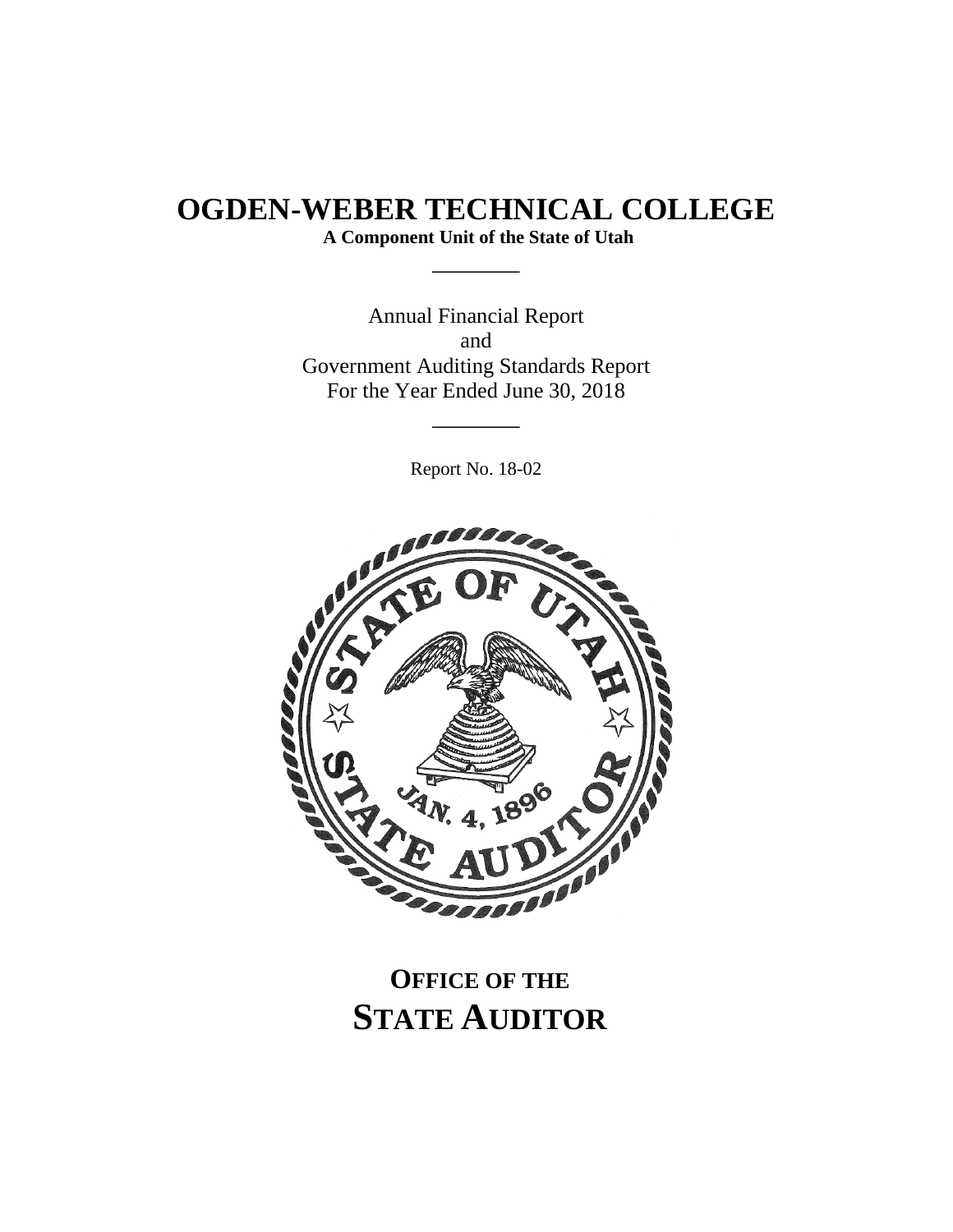# **OGDEN-WEBER TECHNICAL COLLEGE A Component Unit of the State of Utah**

 $\overline{\phantom{a}}$ 

Annual Financial Report and Government Auditing Standards Report For the Year Ended June 30, 2018

Report No. 18-02

 $\overline{\phantom{a}}$ 

AUDIT LEADERSHIP:

John Dougall, State Auditor Hollie Andrus, CPA, Audit Director Andrew Driggs, Audit Senior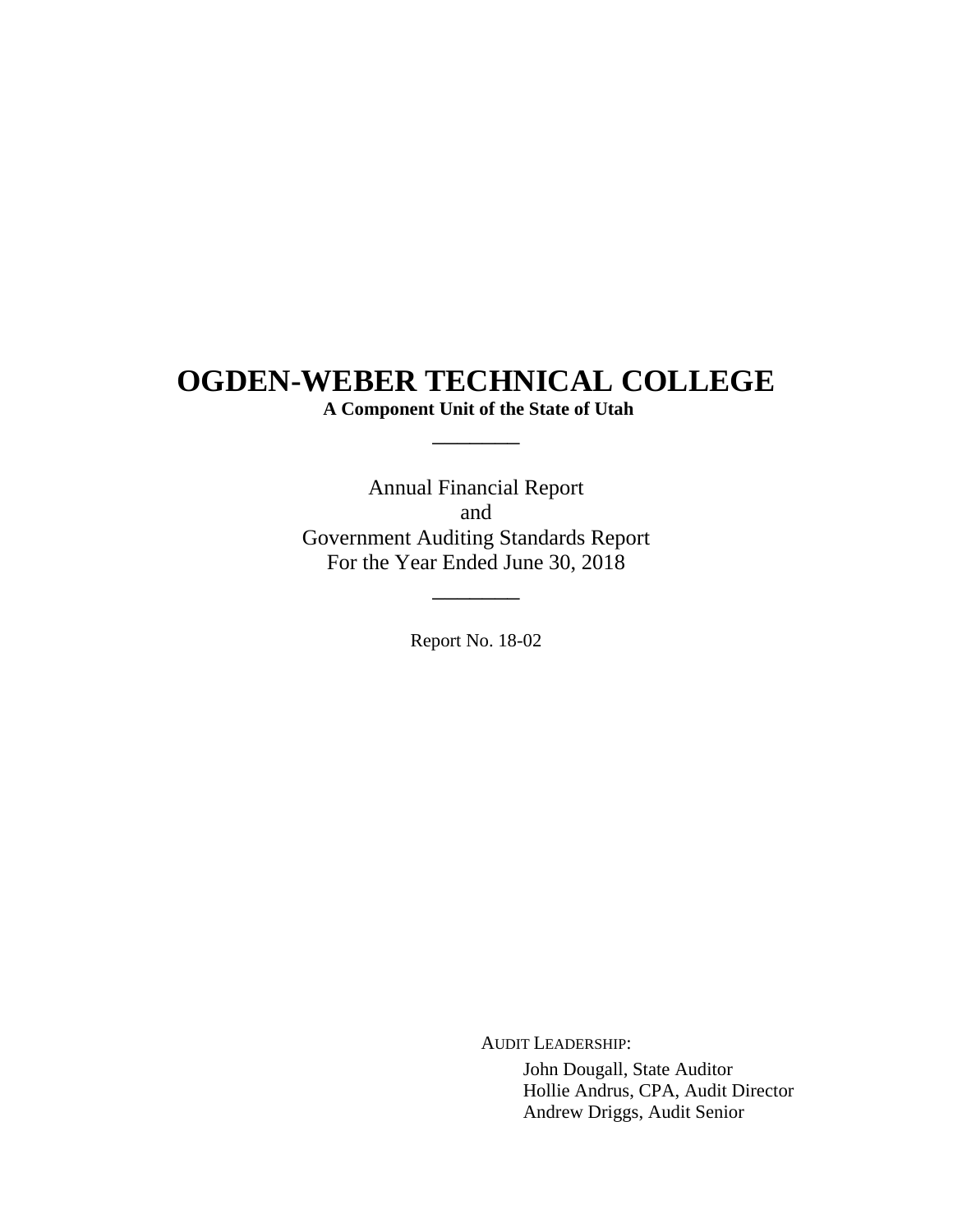### ANNUAL FINANCIAL REPORT and GOVERNMENT AUDITING STANDARDS REPORT FOR THE YEAR ENDED JUNE 30, 2018

### **TABLE OF CONTENTS**

Page

| <b>INDEPENDENT STATE AUDITOR'S REPORT</b>                                                                                                                                                                                                       | 1  |
|-------------------------------------------------------------------------------------------------------------------------------------------------------------------------------------------------------------------------------------------------|----|
| <b>MANAGEMENT'S DISCUSSION AND ANALYSIS</b>                                                                                                                                                                                                     | 3  |
| <b>FINANCIAL STATEMENTS:</b>                                                                                                                                                                                                                    |    |
| <b>Statement of Net Position</b>                                                                                                                                                                                                                | 9  |
| Statement of Revenues, Expenses, and Changes in Net Position                                                                                                                                                                                    | 10 |
| <b>Statement of Cash Flows</b>                                                                                                                                                                                                                  | 11 |
| Notes to the Financial Statements                                                                                                                                                                                                               | 12 |
| REQUIRED SUPPLEMENTARY INFORMATION:                                                                                                                                                                                                             |    |
| Schedule of Ogden-Weber Technical College's Proportionate Share<br>of the Net Pension Liability                                                                                                                                                 | 29 |
| Schedule of Ogden-Weber Technical College's Contributions                                                                                                                                                                                       | 30 |
| <b>INDEPENDENT STATE AUDITOR'S REPORT ON INTERNAL CONTROL OVER</b><br>FINANCIAL REPORTING AND ON COMPLIANCE AND OTHER MATTERS<br>BASED ON AN AUDIT OF FINANCIAL STATEMENTS PERFORMED IN<br><b>ACCORDANCE WITH GOVERNMENT AUDITING STANDARDS</b> | 32 |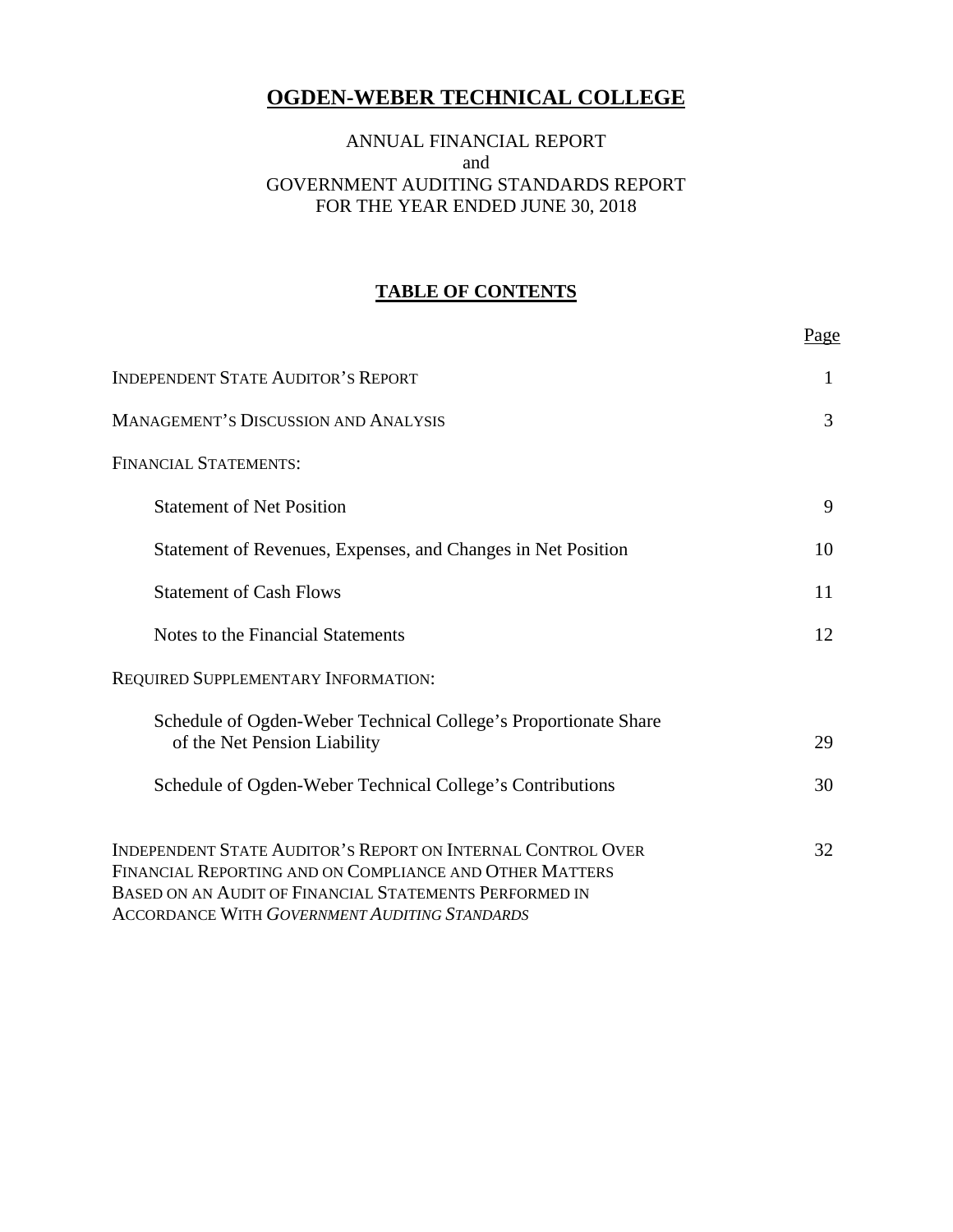

**OFFICE OF THE STATE AUDITOR**

### **INDEPENDENT STATE AUDITOR'S REPORT**

To the Board of Directors, Audit Committee and Jim Taggart, President Ogden-Weber Technical College

### **Report on the Financial Statements**

We have audited the accompanying financial statements of the Ogden-Weber Technical College (College) and its discretely presented component unit foundation, as of and for the year ended June 30, 2018, and the related notes to the financial statements, which collectively comprise the College's basic financial statements, as listed in the table of contents. The College is a component unit of the State of Utah.

### *Management's Responsibility for the Financial Statements*

Management is responsible for the preparation and fair presentation of these financial statements in accordance with accounting principles generally accepted in the United States of America; this includes the design, implementation, and maintenance of internal control relevant to the preparation and fair presentation of financial statements that are free from material misstatement, whether due to fraud or error.

### *Auditor's Responsibility*

Our responsibility is to express opinions on these financial statements based on our audit. We did not audit the financial statements of the Ogden-Weber Technical College Foundation (Foundation), a discretely presented component unit. Those statements were audited by other auditors whose report has been furnished to us, and our opinion, insofar as it relates to the amounts included for the Foundation, is based solely on the report of the other auditors. We conducted our audit in accordance with auditing standards generally accepted in the United States of America and the standards applicable to financial audits contained in *Government Auditing Standards* issued by the Comptroller General of the United States. Those standards require that we plan and perform the audit to obtain reasonable assurance about whether the financial statements are free from material misstatement. The financial statements of the Foundation were not audited in accordance with *Government Auditing Standards.*

An audit involves performing procedures to obtain audit evidence about the amounts and disclosures in the financial statements. The procedures selected depend on the auditor's judgment, including the assessment of the risks of material misstatement of the financial statements, whether due to fraud or error. In making those risk assessments, the auditor considers internal control relevant to the entity's preparation and fair presentation of the financial statements in order to design audit procedures that are appropriate in the circumstances, but not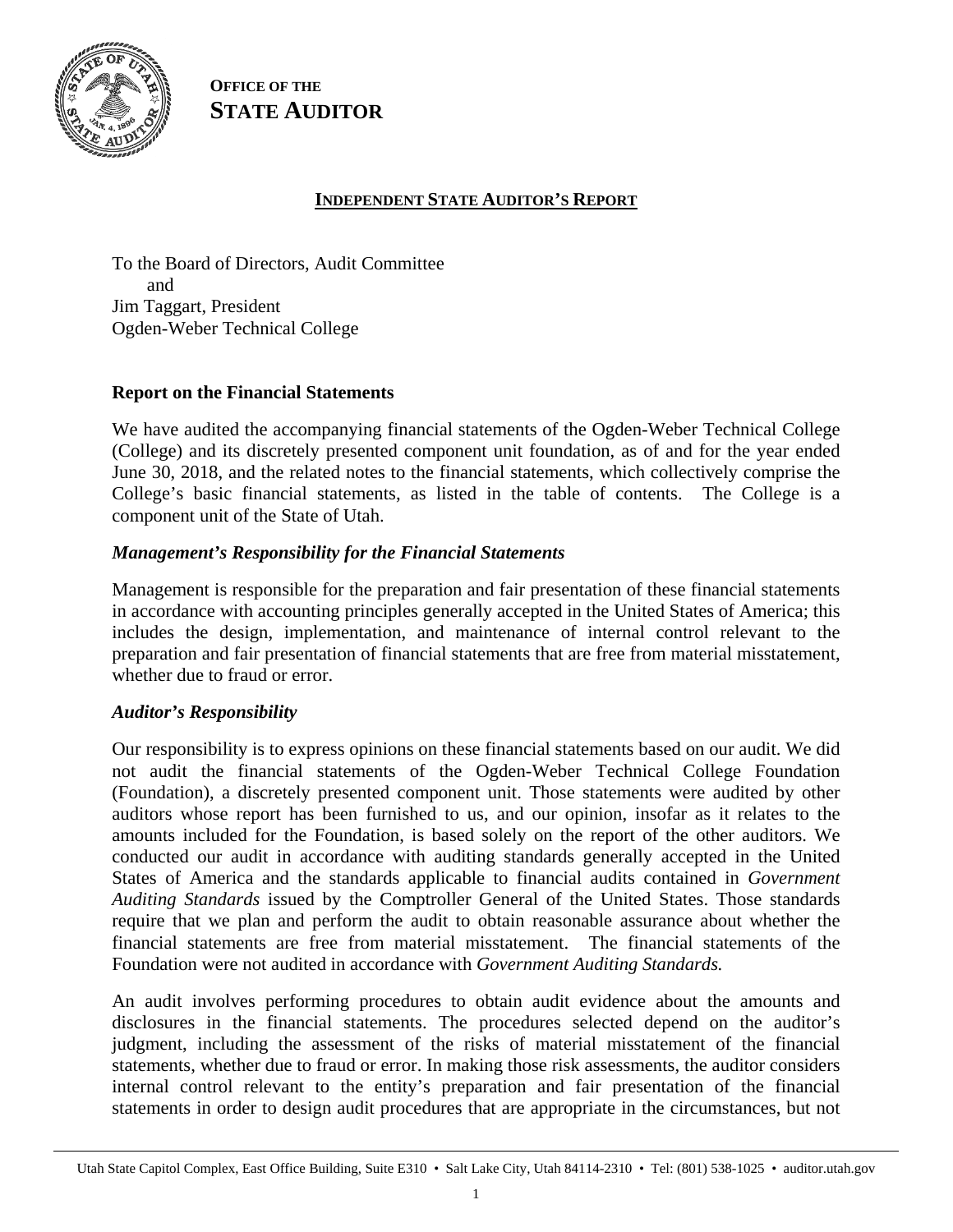for the purpose of expressing an opinion on the effectiveness of the entity's internal control. Accordingly, we express no such opinion. An audit also includes evaluating the appropriateness of accounting policies used and the reasonableness of significant accounting estimates made by management, as well as evaluating the overall presentation of the financial statements*.*

We believe that the audit evidence we have obtained is sufficient and appropriate to provide a basis for our audit opinions.

### *Opinions*

In our opinion, based on our audit and the report of other auditors, the financial statements referred to above present fairly, in all material respects, the respective financial position of the College and its discretely presented Foundation, as of June 30, 2018, and the respective changes in financial position and, where applicable, cash flows thereof for the year then ended in accordance with accounting principles generally accepted in the United States of America.

### *Other Matters*

### *Required Supplementary Information*

Accounting principles generally accepted in the United States of America require that management's discussion and analysis and the schedules of proportionate share of net pension liability and contributions, as listed in the table of contents, be presented to supplement the basic financial statements. Such information, although not a part of the financial statements, is required by the Governmental Accounting Standards Board who considers it to be an essential part of financial reporting for placing the financial statements in an appropriate operational, economic, or historical context. We have applied certain limited procedures to the required supplementary information in accordance with auditing standards generally accepted in the United States of America, which consisted of inquiries of management about the methods of preparing the information and comparing the information for consistency with management's responses to our inquiries, the basic financial statements, and other knowledge we obtained during our audit of the basic financial statements. We do not express an opinion or provide any assurance on the information because the limited procedures do not provide us with sufficient evidence to express an opinion or provide any assurance.

### **Other Reporting Required by** *Government Auditing Standards*

In accordance with *Government Auditing Standards*, we have also issued our report dated August 15, 2018 on our consideration of the College's internal control over financial reporting and on our tests of its compliance with certain provisions of laws, regulations, contracts, and grant agreements and other matters. The purpose of that report is to describe the scope of our testing of internal control over financial reporting and compliance and the results of that testing, and not to provide an opinion on internal control over financial reporting or on compliance. That report is an integral part of an audit performed in accordance with *Government Auditing Standards* in considering the College's internal control over financial reporting and compliance.

Office of the State auditor

Office of the State Auditor August 15, 2018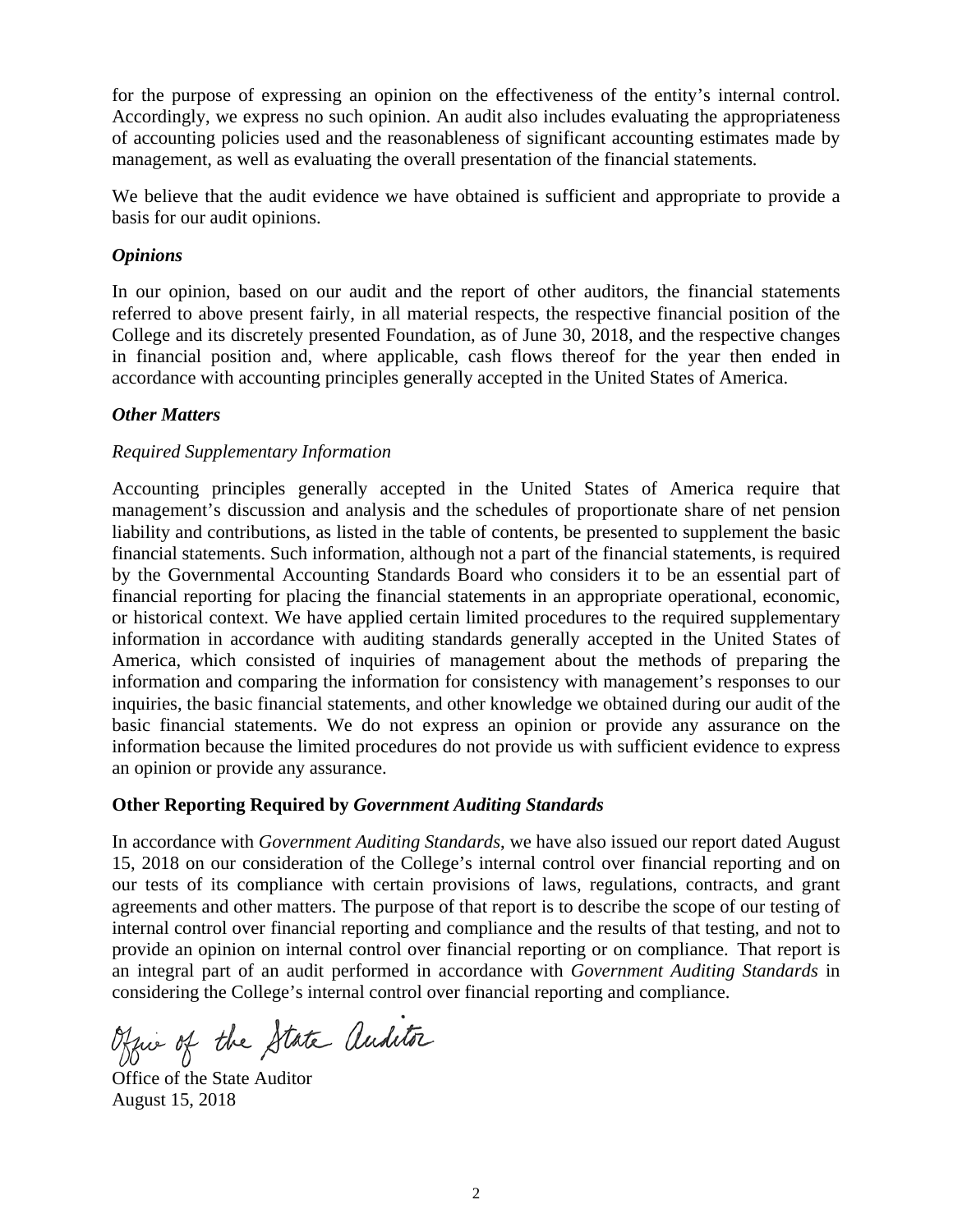### MANAGEMENT'S DISCUSSION AND ANALYSIS FOR THE YEAR ENDED JUNE 30, 2018 (Unaudited)

As management of the Ogden-Weber Technical College (College), we offer readers of the College's financial statements this narrative overview and analysis of the financial activities of the College for the fiscal year ended June 30, 2018.

As of July 1, 2017, the College is one of eight independent technical colleges within the Utah System of Technical Colleges (USTC). The College is a legally separate entity and is considered a component unit of the State of Utah. Additional information on the College's relationship to USTC can be found in Note 1 of the Notes to the Financial Statements.

### **Overview of the Financial Statements**

This management discussion and analysis is intended to serve as an introduction to the College's financial statements. The College's financial statements comprise four components: 1) the Statement of Net Position, 2) the Statement of Revenues, Expenses, and Changes in Net Position, 3) the Statement of Cash Flows, and 4) the Notes to the Financial Statements.

**Statement of Net Position**. The Statement of Net Position provides information on the College's assets, deferred outflows, liabilities, and deferred inflows at the end of the fiscal year, with the difference reported as net position. The information provided in the Statement of Net Position along with disclosures and other information contained in the Statement of Revenues, Expenses, and Changes in Net Position, the Statement of Cash Flows, and accompanying notes helps users assess, among other things, the College's liquidity, and its ability to meet its obligations.

**Statement of Revenues, Expenses, and Changes in Net Position.** The Statement of Revenues, Expenses, and Changes in Net Position provides information to users both about the operating performance of the College and the effects of nonoperating transactions and events that change the amount of net position of the College. The information in this statement, together with information in the Statement of Net Position, the Statement of Cash Flows, and accompanying notes, should assist users of the College's financial statements in evaluating the College's performance during the fiscal year and how well management has discharged their stewardship responsibilities and other aspects of their duties.

**Statement of Cash Flows.** The Statement of Cash Flows provides information about the cash receipts and cash payments of the College during the fiscal year. When used with related disclosures and information in other financial statements, a statement of cash flows should help financial statement report users assess the College's ability to generate future net cash flows; its ability to meet its obligations as they come due; the reasons for differences between operating income and the associated cash receipts and payments; and the effects on the College's financial position of both its cash and noncash investing, capital, and financing transactions during the fiscal year.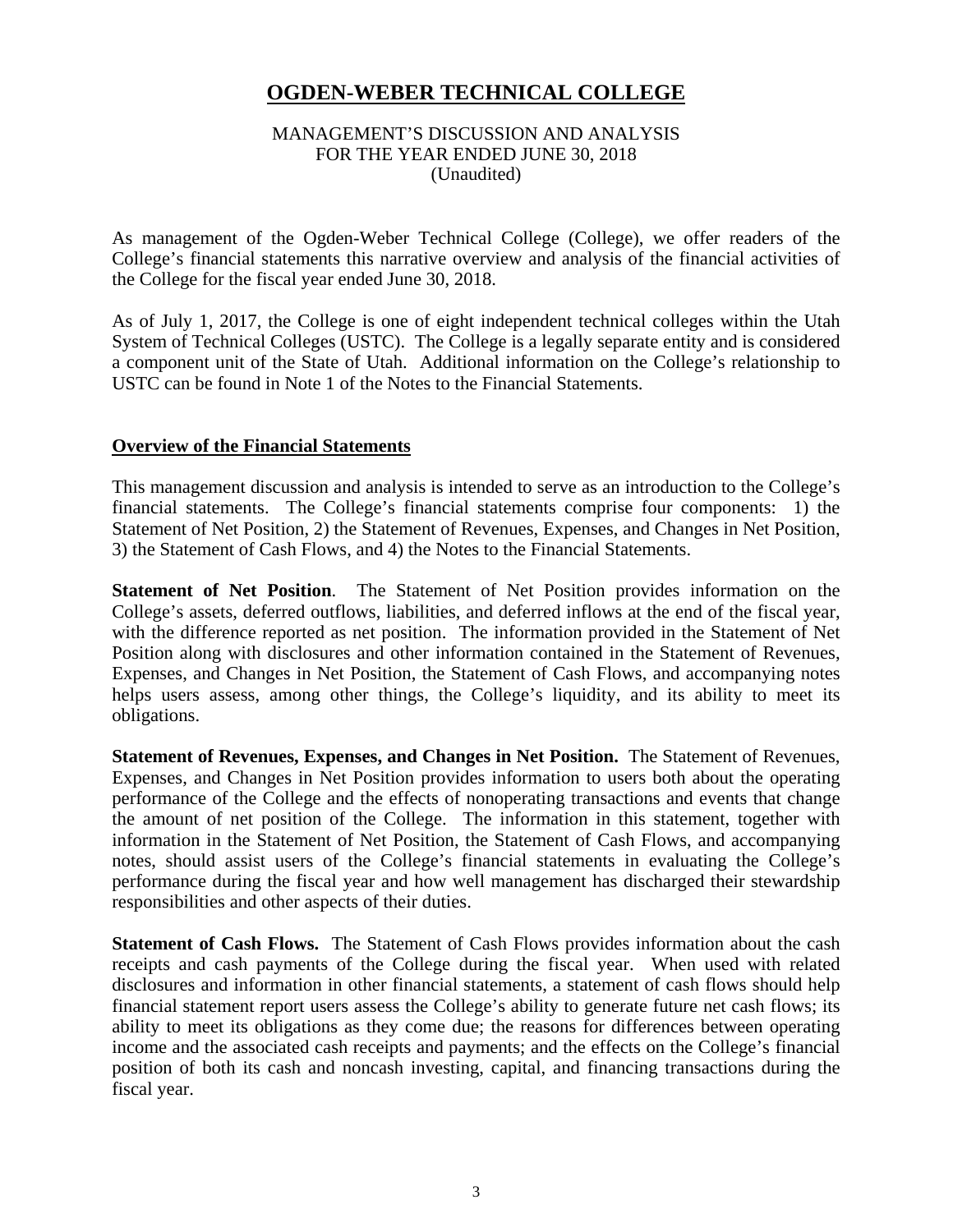### MANAGEMENT'S DISCUSSION AND ANALYSIS FOR THE YEAR ENDED JUNE 30, 2018 (Unaudited)

**Notes to the Financial Statements**. The Notes to the Financial Statements provide additional information that is essential to a full understanding of the data provided in the financial statements.

#### **Financial Analysis**

**Statement of Net Position**. The following schedule presents a summary of the College's assets, deferred outflows of resources, liabilities, deferred inflows of resources, and net position as of June 30, 2018 and 2017:

|                                       | <b>Year Ended</b><br>June 30, 2018<br><b>Amount</b> | <b>Year Ended</b><br>June 30, 2017<br><b>Amount</b> | Amount of<br><b>Change</b> | <b>Percent</b><br><b>Change</b> |
|---------------------------------------|-----------------------------------------------------|-----------------------------------------------------|----------------------------|---------------------------------|
| <b>Assets</b>                         |                                                     |                                                     |                            |                                 |
| <b>Current Assets</b>                 | 5,716,895<br>S.                                     | \$<br>4,869,886                                     | \$<br>847,009              | 17.39%                          |
| Noncurrent Assets                     |                                                     |                                                     |                            |                                 |
| Capital Assets, Net                   | 38,065,349                                          | 32,797,604                                          | 5, 267, 745                | 16.06%                          |
| <b>Total Assets</b>                   | 43,782,244                                          | 37,667,490                                          | 6,114,754                  | 16.23%                          |
|                                       |                                                     |                                                     |                            |                                 |
| <b>Deferred Outflows of Resources</b> | 1,549,163                                           | 1,692,475                                           | (143,312)                  | $(8.47\%)$                      |
| <b>Liabilities</b>                    |                                                     |                                                     |                            |                                 |
| <b>Current Liabilities</b>            | 766,935                                             | 484,776                                             | 282,159                    | 58.20%                          |
| Noncurrent Liabilities                | 3,068,008                                           | 4,526,699                                           | (1,458,691)                | $(32.22\%)$                     |
| <b>Total Liabilities</b>              | 3,834,943                                           | 5,011,475                                           | (1, 176, 532)              | $(23.48\%)$                     |
|                                       |                                                     |                                                     |                            |                                 |
| <b>Deferred Inflows of Resources</b>  | 1,827,968                                           | 765,912                                             | 1,062,056                  | 138.67%                         |
|                                       |                                                     |                                                     |                            |                                 |
| <b>Net Position</b>                   |                                                     |                                                     |                            |                                 |
| Net Investment in Capital Assets      | 38,065,349                                          | 32,797,604                                          | 5, 267, 745                | 16.06%                          |
| Unrestricted                          | 1,603,147                                           | 784,974                                             | 818,173                    | 104.23%                         |
| <b>Total Net Position</b>             | \$39,668,496                                        | 33,582,578<br>\$                                    | 6,085,918<br>\$            | 18.12%                          |

Total assets of the College increased by \$6,114,754, or 16.23%, during the fiscal year. The increase in current assets of \$847,009 consists of an increase in cash and cash equivalents of \$713,727 due to timing of transfers into the checking account; an increase in receivables of \$53,400 due to increased state grants; a decrease in prepaid expenses of \$2,485: and increases in inventory balances totaling \$82,367 at the College Store, and Cosmetology and Culinary Arts programs.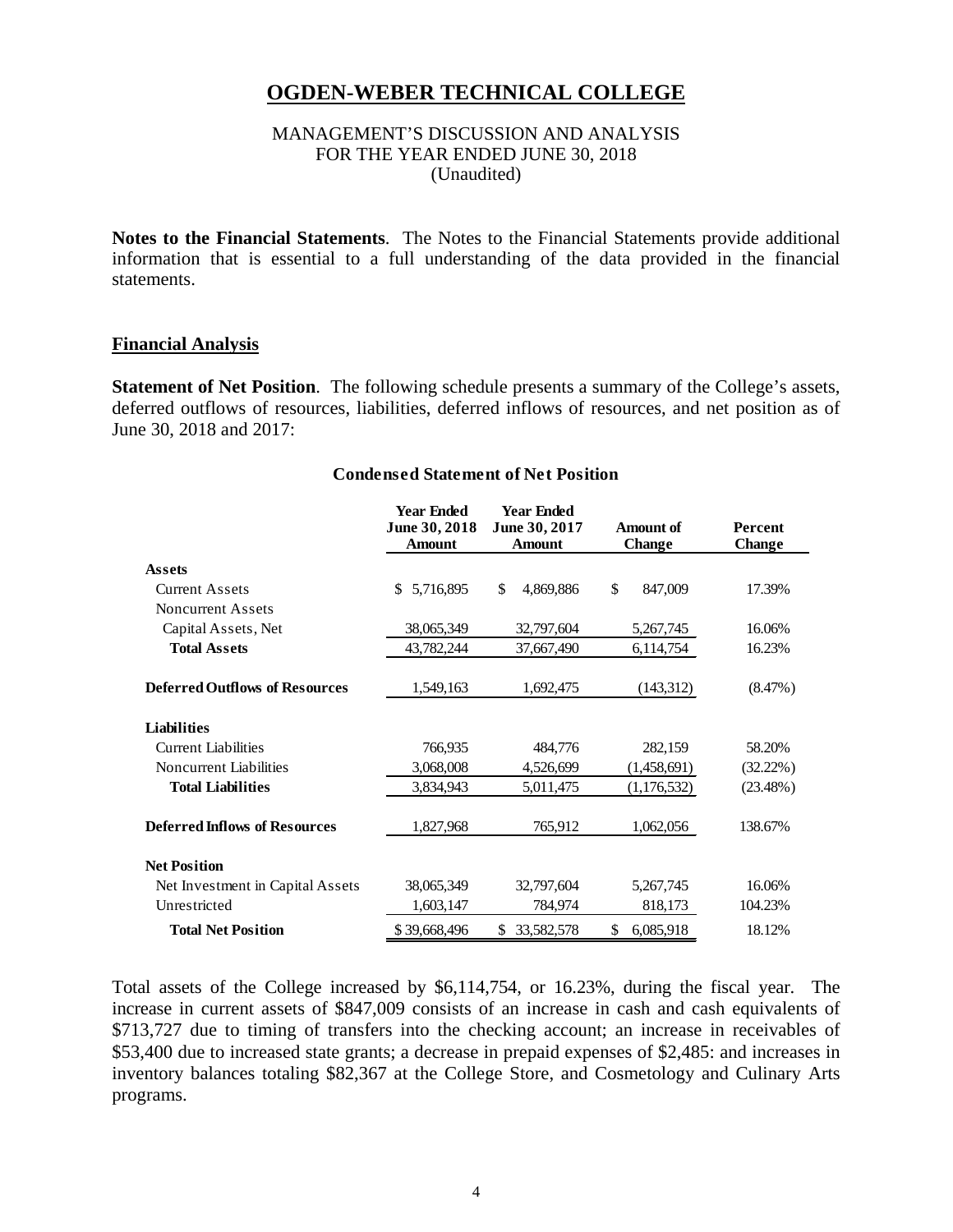### MANAGEMENT'S DISCUSSION AND ANALYSIS FOR THE YEAR ENDED JUNE 30, 2018 (Unaudited)

The College's capital assets (net of accumulated depreciation) as of June 30, 2018 amount to \$38,065,349. This investment in capital assets includes land, buildings, and equipment. After taking into consideration a change in accumulated depreciation of \$1,694,181, new equipment purchases of \$1,363,958, site improvements for the completion of the BDO Bay 2 project of \$5,992,698, and equipment and site improvements deletions of \$256,946 and \$137,784 respectively, there was a net increase in capital assets of \$5,267,745. Additional information on the changes in the College's capital assets can be found in Note 4 of the Notes to the Financial Statements.

Deferred outflows are derived from information provided by the Utah Retirement System (URS) as outlined by GASB 68. The decrease of \$143,312 represents contributions made by the College to URS subsequent to their measurement date on December 31, 2017 and the net difference between projected and actual earnings on pension plan investments. See Note 8 for additional information.

Total liabilities of the College decreased by \$1,176,532, or 23.48%, during the fiscal year. Current liabilities increased by \$282,159 due to increases in the payables to related parties, vacation liability, sick leave liability, and unearned revenue. Noncurrent liabilities decreased by \$1,458,691 due to a decrease in the net pension liability offset by increases in the sick leave and vacation liability. The net pension liability is provided by URS and is based on estimates derived from their actuarial calculation.

Deferred inflows are derived from information provided by URS as outlined by GASB 68. The increase of \$1,062,056 represents the differences between expected and actual investments by the plans' participants and changes in assumptions used by the actuaries. See Note 8 for additional information.

**Changes in Net Position.** The following schedule presents a summary of changes in net position for the College for the fiscal years ended June 30, 2018 and 2017.

#### **Condensed Statement of Revenue, Expenses, and Changes in Net Position**

|                                     | <b>Year Ended</b><br>June 30, 2018<br><b>Amount</b> | Year Ended<br>June 30, 2017<br><b>Amount</b> | Amount of<br><b>Change</b> | <b>Percent</b><br><b>Change</b> |
|-------------------------------------|-----------------------------------------------------|----------------------------------------------|----------------------------|---------------------------------|
| <b>Operating Revenues</b>           | \$<br>5,051,179                                     | \$<br>4,750,717                              | \$<br>300.462              | 6.32%                           |
| <b>Operating Expenses</b>           | 24,504,199                                          | 21,233,952                                   | 3,270,247                  | 15.40%                          |
| Operating Income (Loss)             | (19, 453, 020)                                      | (16,483,235)                                 | (2,969,785)                | $(18.02\%)$                     |
| Nonoperating Revenues               | 17,606,764                                          | 15,436,665                                   | 2,170,099                  | 14.06%                          |
| Income (Loss) Before Other Items    | (1,846,256)                                         | (1,046,570)                                  | (799, 686)                 | $(76.41\%)$                     |
| Other Revenues and Expenses         | 7,932,174                                           | 43.712                                       | 7,888,462                  | 18046.44%                       |
| Increase (Decrease) in Net Position | 6,085,918                                           | (1,002,858)                                  | 7,088,776                  | 706.86%                         |
| Net Position – Beginning of Year    | 33,582,578                                          | 34,585,436                                   | (1,002,858)                | $(2.90\%)$                      |
| Net Position – End of Year          | 39,668,496<br>\$                                    | 33,582,578<br>S.                             | 6,085,918<br>S.            | 18.12%                          |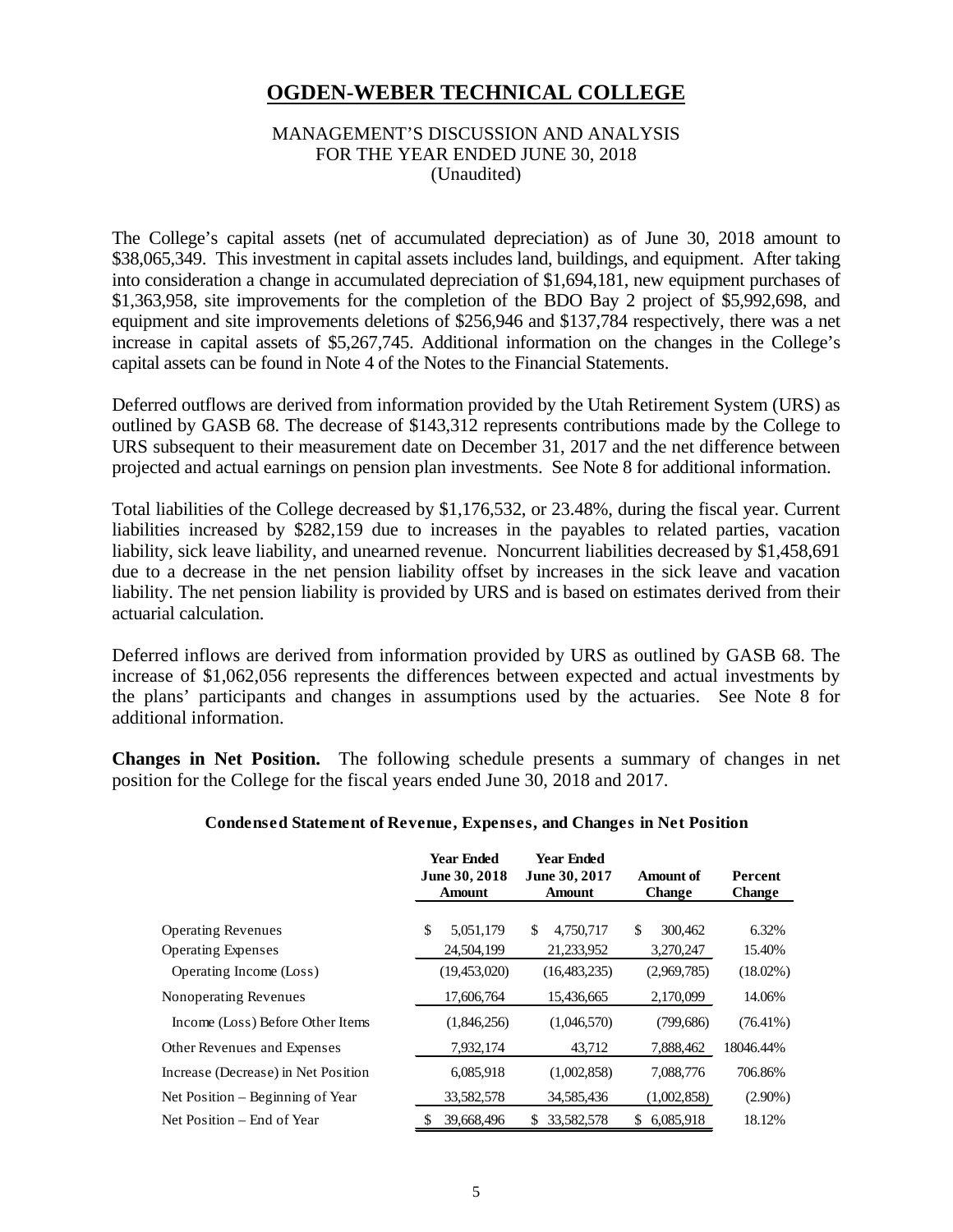### MANAGEMENT'S DISCUSSION AND ANALYSIS FOR THE YEAR ENDED JUNE 30, 2018 (Unaudited)

The College experienced a net operating loss of \$19,453,020 during the fiscal year. The College is a State institution and receives a majority of its funding from State appropriations. These appropriations are classified in the financial statements as nonoperating revenues. The State appropriation is anticipated as a means of covering a majority of the costs of operating the College. During fiscal year 2018, the State appropriation of \$15,756,300 was sufficient to offset all but \$3,696,720 of the amount shown on the financial statements as an operating loss. The remaining nonoperating revenues and other revenues of the College consisted mostly of federal grants of \$1,373,561, gifts of \$395,456 transferred to the College from the Foundation, and investment income of \$127,698.

After considering nonoperating revenues and expenses and other items, the College had an increase in net position of \$6,085,918.

|                                                 | June 30, 2018<br>Amount | <b>Total</b><br><b>Revenue</b> | June 30, 2017<br>Amount | <b>Amount of</b><br>Change | Percent<br>Change |
|-------------------------------------------------|-------------------------|--------------------------------|-------------------------|----------------------------|-------------------|
| <b>Operating Revenues</b>                       |                         |                                |                         |                            |                   |
| <b>Student Tuition and Fees</b>                 | \$.<br>1,763,969        | 5.77%                          | \$<br>1,581,719         | \$<br>182,250              | 11.52%            |
| <b>Federal Grants and Contracts</b>             | 877,210                 | 2.87%                          | 752,735                 | 124,475                    | 16.54%            |
| <b>State Grants and Contracts</b>               | 706,633                 | 2.31%                          | 769,910                 | (63,277)                   | $(8.22\%)$        |
| Sales and Services of Educational<br>Activities | 891,753                 | 2.92%                          | 836,809                 | 54.944                     | 6.57%             |
| <b>Auxiliary Enterprises</b>                    | 811,614                 | 2.65%                          | 809,544                 | 2,070                      | .26%              |
| <b>Total Operating Revenues</b>                 | 5,051,179               | 16.51%                         | 4,750,717               | 300,462                    | 6.32%             |
| <b>Nonoperating Revenues</b>                    |                         |                                |                         |                            |                   |
| <b>State Appropriations</b>                     | 15,756,300              | 51.51%                         | 13,704,900              | 2,051,400                  | 14.97%            |
| <b>Federal Grants and Contracts</b>             | 1,373,561               | 4.49%                          | 1,314,560               | 59.001                     | 4.49%             |
| <b>State Grants and Contracts</b>               | 28,749                  | .09%                           | 32,261                  | (3,512)                    | (10.89%)          |
| Gifts                                           | 395,456                 | 1.29%                          | 316,992                 | 78,464                     | 24.75%            |
| Investment Income                               | 127,698                 | .42%                           | 67,952                  | 59,746                     | 87.92%            |
| Loss on Sale of Capital Assets                  | (75,000)                | (.25%)                         |                         | (75,000)                   | 100.00%           |
| <b>Total Nonoperating Revenues</b>              | 17,606,764              | 57.56%                         | 15,436,665              | 2,170,099                  | 14.06%            |
| <b>Other Revenues</b>                           |                         |                                |                         |                            |                   |
| Capital Appropriations                          | 7,932,174               | 25.93%                         | 35,261                  | 7,896,913                  | 22395.60%         |
| Capital Gifts                                   |                         | .00%                           | 8,451                   | (8, 451)                   | $(100.00\%)$      |
| <b>Total Other Revenues</b>                     | 7,932,174               | 25.93%                         | 43,712                  | 7,888,462                  | 18046.44%         |
| <b>Total Revenues</b>                           | 30,590,117              | 100.00%                        | \$20,231,094            | \$10,359,023               | 51.20%            |

**Revenues.** The following schedule presents a summary of College revenues for the fiscal years ended June 30, 2018 and 2017:

The revenue comparison between fiscal year 2018 and fiscal year 2017 shows an increase in total revenue of \$10,359,023, the vast majority of which is attributable to increases in capital projects on the campus completed by the State of Utah's Division of Facilities Construction and Management (DFCM).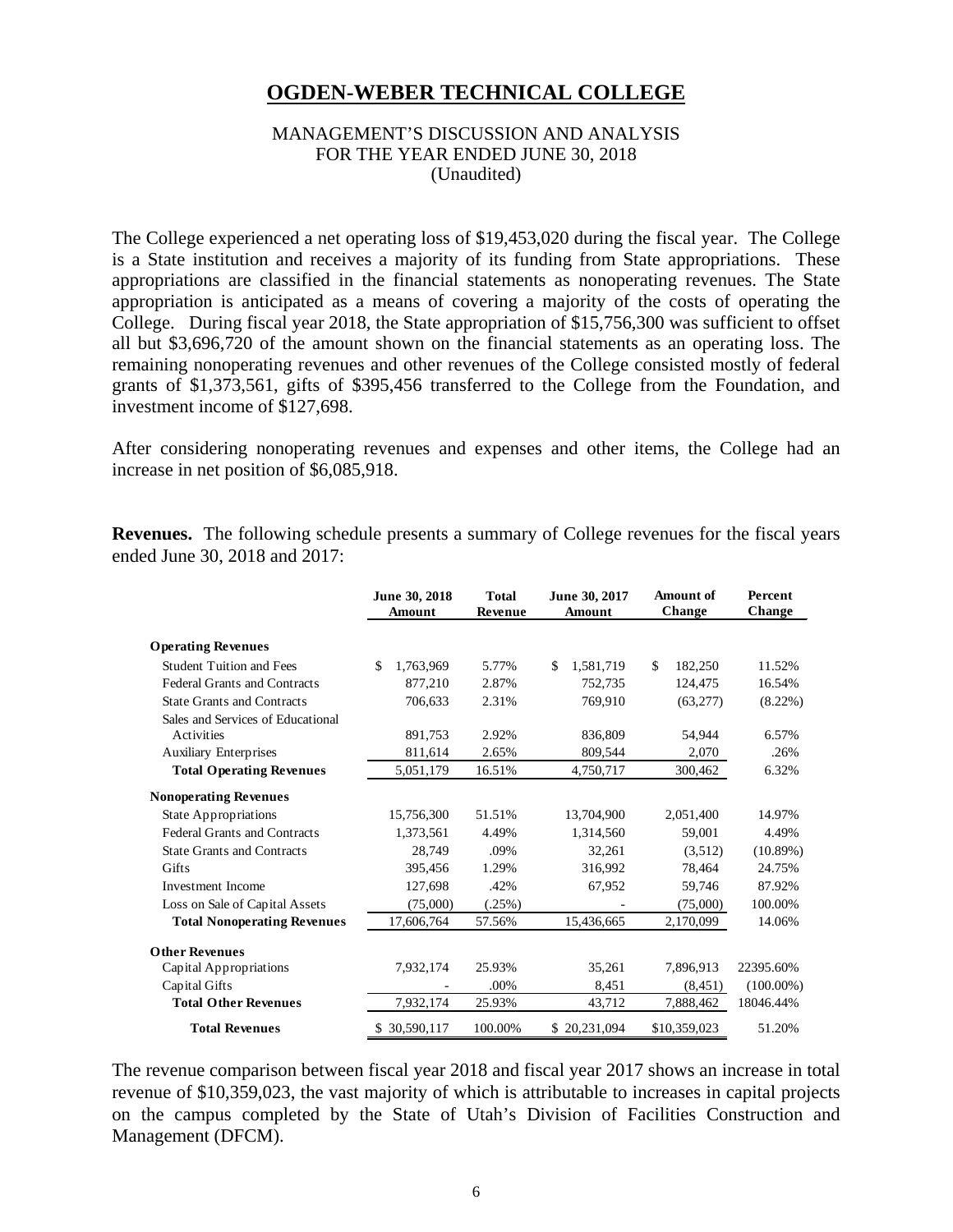### MANAGEMENT'S DISCUSSION AND ANALYSIS FOR THE YEAR ENDED JUNE 30, 2018 (Unaudited)

Operating revenues increased by \$300,462 from last year. Tuition and Fee revenue increased by \$182,250 due to an increase in membership hours. Federal Grants and Contracts increased by \$124,475 due to higher Youth Build grant funding. State Grants and Contracts decreased by \$63,277 due to UCAP Grant funding not continuing from previous year to current year. Sales and Services of Educational Activities increased by \$54,944 due to an increase in sales of the College's Culinary Arts and Cosmetology programs. Finally, the Auxiliary Enterprises revenue increased by \$2,070.

Nonoperating revenues increased by \$2,170,099. State appropriations increased by \$2,051,400 as a result of new funding granted by the Utah State Legislature. Federal Grants and Contracts increased by \$59,001, most of which was due to an increase in Pell grants awarded. Gift revenue increased by \$78,464 as a result of increased Foundation pledges. Investment income increased by \$59,746 due to higher interest rates. In addition, there was a \$75,000 loss on the disposition of fixed assets.

The increases in other revenue are attributable to DFCM capital improvement projects. Capital appropriations funding increased by \$7,896,913 due to DFCM transferring more projects to the College in the current year, the largest of which was the completion of Bay 2 at the BDO facility.

**Expenses**. The following schedule presents a summary of College expenses for the fiscal years ended June 30, 2018 and 2017:

|                                             | Year Ended<br>June 30, 2018<br><b>Amount</b> | Percent of<br><b>Total</b><br><b>Expense</b> | <b>Year Ended</b><br>June 30, 2017<br>Amount |    | Amount of<br><b>Change</b> | <b>Percent</b><br><b>Change</b> |
|---------------------------------------------|----------------------------------------------|----------------------------------------------|----------------------------------------------|----|----------------------------|---------------------------------|
| <b>Operating Expenses</b>                   |                                              |                                              |                                              |    |                            |                                 |
| Cost of Goods Sold                          | \$<br>869,340                                | 3.55%                                        | \$<br>833,899                                | \$ | 35,441                     | 4.25%                           |
| Salaries and Wages                          | 9,573,532                                    | 39.07%                                       | 8,853,055                                    |    | 720,477                    | 8.14%                           |
| <b>Employee Benefits</b>                    | 3,172,479                                    | 12.95%                                       | 2,806,191                                    |    | 366,288                    | 13.05%                          |
| <b>Actuarial Calculated Pension Expense</b> | 433,459                                      | 1.77%                                        | 889,653                                      |    | (456, 194)                 | $(51.28\%)$                     |
| General                                     | 6.544.055                                    | 26.71%                                       | 4,313,627                                    |    | 2,230,428                  | 51.71%                          |
| Financial Aid                               | 947,029                                      | 3.86%                                        | 841,261                                      |    | 105,768                    | 12.57%                          |
| Non-capitalized Equipment Purchases         | 871,930                                      | 3.56%                                        | 719,174                                      |    | 152,756                    | 21.24%                          |
| Travel                                      | 78.464                                       | .32%                                         | 87,157                                       |    | (8,693)                    | $(9.97\%)$                      |
| Depreciation                                | 2,013,911                                    | 8.22%                                        | 1,889,935                                    |    | 123,976                    | 6.56%                           |
| <b>Total Operating Expenses</b>             | \$24,504,199                                 | 100.00%                                      | \$21,233,952                                 | S. | 3.270.247                  | 15.40%                          |

Total operating expenses for the year were \$3,270,247 higher than the prior year. Salaries and wages increased by \$720,477 due in large part to an increase in the staffing of educational programs and cost of living increases approved by the Legislature. Employee benefits expense increased by \$366,288 due to an increase in health insurance costs and the associated increase in benefits due to the increase in the education programs. As derived from information provided by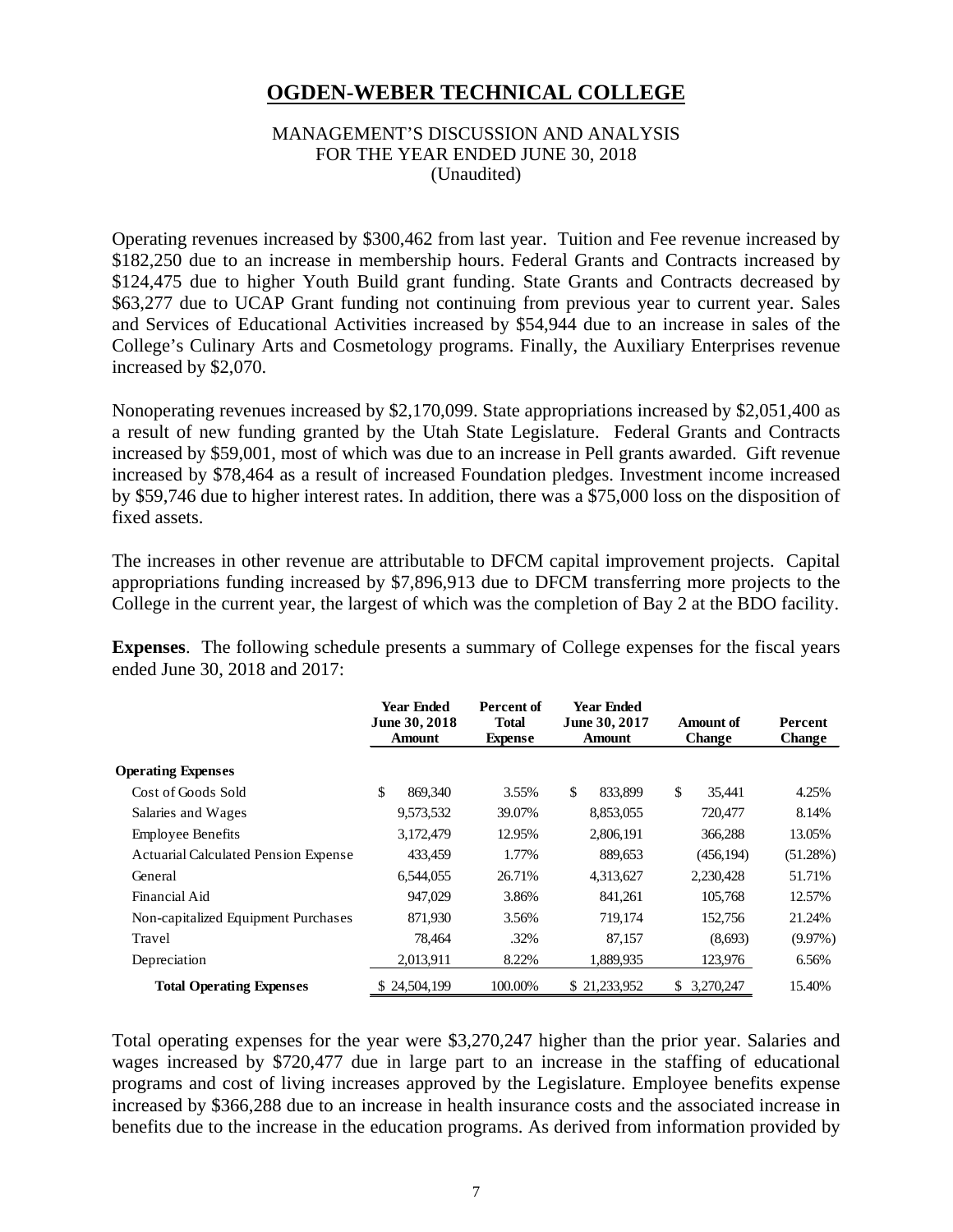### MANAGEMENT'S DISCUSSION AND ANALYSIS FOR THE YEAR ENDED JUNE 30, 2018 (Unaudited)

the Utah Retirement System the actuarial calculated pension expense decreased by \$456,194. General expense increased by \$2,230,428 due in large part to an increase in equipment and site improvements over the previous year. Depreciation expense increased by \$123,976 due to the addition of capital equipment and leasehold improvements in the last couple of years.

### **Economic Outlook**

Utah's economy continues to be one of the strongest in the country and stands out among a handful of states that are leading the nation in job growth. Despite this growth, companies looking to expand often are unable to find enough employees with the appropriate skills needed for employment. The College has the ability to provide the training needed to address this gap but the biggest challenge is our ability to provide the present demand for a technically-skilled workforce with such low unemployment. To meet this demand the College is focusing on increasing access for secondary students and working to provide training to underemployed adults. Stackable credentials and pathways streamline the time to completion for both secondary and adult students. Evening programs and apprenticeship opportunities help meet the needs of working adults. When individuals complete certificates, they find it much easier to obtain related employment and in the long term will better withstand changes in the labor market.

### **Requests for Information**

This financial report is designed to provide a general overview of the College's finances and to show the College's accountability for the money it receives. Questions concerning any of the information provided in this report or requests for additional financial information should be addressed to the Fiscal Services Office, Ogden-Weber Technical College, 200 North Washington Blvd., Ogden, Utah 84404.

The College's Foundation is reported discretely in the financial statements under the heading "Foundation." A copy of the Foundation's independent audit report may be obtained from the same location listed above.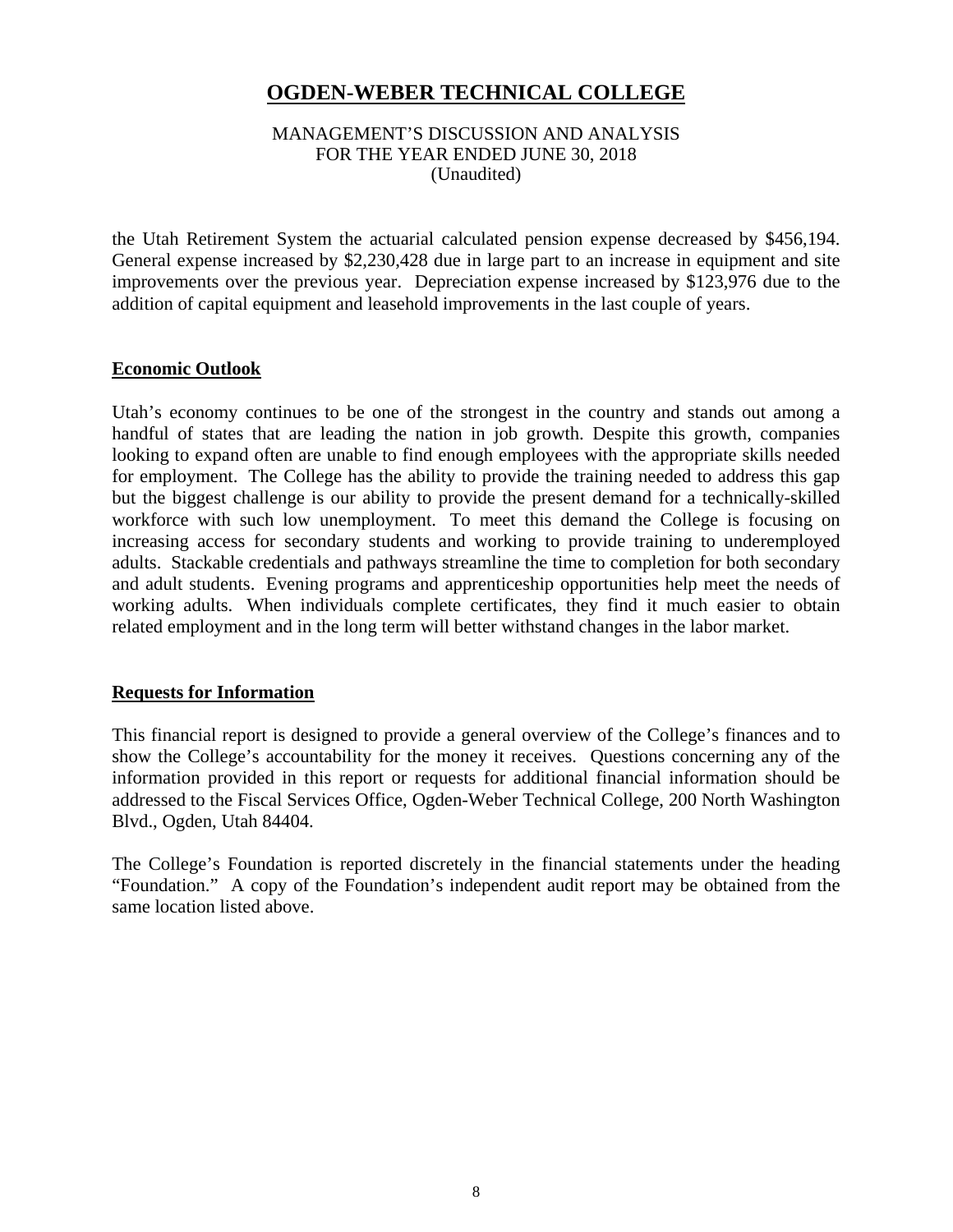## STATEMENT OF NET POSITION

JUNE 30, 2018

|                                                 | College          | <b>Foundation</b> |
|-------------------------------------------------|------------------|-------------------|
| <b>ASSETS</b>                                   |                  |                   |
| <b>Current Assets</b>                           |                  |                   |
| Cash and Cash Equivalents (Notes 1 and 2)       | \$<br>4,606,071  | \$<br>81,061      |
| Investments (Notes 1 and 2)                     |                  | 1,899,396         |
| Pledges Receivable, net                         |                  | 37,497            |
| Accounts Receivable, net (Note 3)               |                  |                   |
| <b>Related Party</b>                            | 118,483          |                   |
| Other                                           | 597,299          |                   |
| Prepaid Expenses                                | 7,862            |                   |
| Inventories (Note 1)                            | 387,180          |                   |
| <b>Total Current Assets</b>                     | 5,716,895        | 2,017,954         |
| <b>Noncurrent Assets</b>                        |                  |                   |
| Land (Notes 1 and 4)                            | 203,128          |                   |
| Buildings (Notes 1 and 4)                       | 43,655,860       |                   |
| Improvements (Notes 1 and 4)                    | 13,681,528       |                   |
| Equipment (Notes 1 and 4)                       | 8,939,838        |                   |
| Less Accumulated Depreciation (Notes 1 and 4)   | (28, 415, 005)   |                   |
| <b>Total Noncurrent Assets</b>                  | 38,065,349       |                   |
| <b>Total Assets</b>                             | 43,782,244       | 2,017,954         |
|                                                 |                  |                   |
| DEFERRED OUTFLOWS OF RESOURCES                  |                  |                   |
| Deferred Outflows Relating to Pensions (Note 8) | 1,549,163        |                   |
| <b>Total Deferred Outflows of Resources</b>     | 1,549,163        |                   |
| <b>LIABILITIES</b>                              |                  |                   |
| <b>Current Liabilities</b>                      |                  |                   |
| Accounts Payable (Note 3)                       |                  |                   |
| <b>Related Party</b>                            | 240,220          | 15,236            |
| Other                                           | 82,415           |                   |
| <b>Unearned Revenue</b>                         | 255,360          |                   |
| Accrued Sick Leave (Notes 6 and 11)             | 32,076           |                   |
| Accrued Compensated Absences (Notes 6 and 10)   | 156,864          |                   |
| <b>Total Current Liabilities</b>                | 766,935          | 15,236            |
|                                                 |                  |                   |
| <b>Noncurrent Liabilities</b>                   |                  |                   |
| Net Pension Liability (Note 8)                  | 2,684,403        |                   |
| Accrued Sick Leave (Notes 6 and 11)             | 65,124           |                   |
| Accrued Compensated Absences (Notes 6 and 10)   | 318,481          |                   |
| <b>Total Noncurrent Liabilities</b>             | 3,068,008        |                   |
| <b>Total Liabilities</b>                        | 3,834,943        | 15,236            |
| DEFERRED INFLOWS OF RESOURCES                   |                  |                   |
| Deferred Inflows Relating to Pensions (Note 8)  | 1,827,968        |                   |
| <b>Total Deferred Inflows of Resources</b>      | 1,827,968        |                   |
| <b>NET POSITION</b>                             |                  |                   |
| Net Investment in Capital Assets                | 38,065,349       |                   |
| Restricted for                                  |                  |                   |
| Nonexpendable                                   |                  |                   |
| Scholarship Endowments                          |                  | 455,002           |
| Expendable                                      |                  |                   |
| Scholarships - Health Building                  |                  | 275,394           |
| Unrestricted                                    | 1,603,147        | 1,272,322         |
| <b>Total Net Position</b>                       | 39,668,496<br>\$ | 2,002,718<br>\$   |
|                                                 |                  |                   |

*The accompanying notes are an integral part of these financial statements.*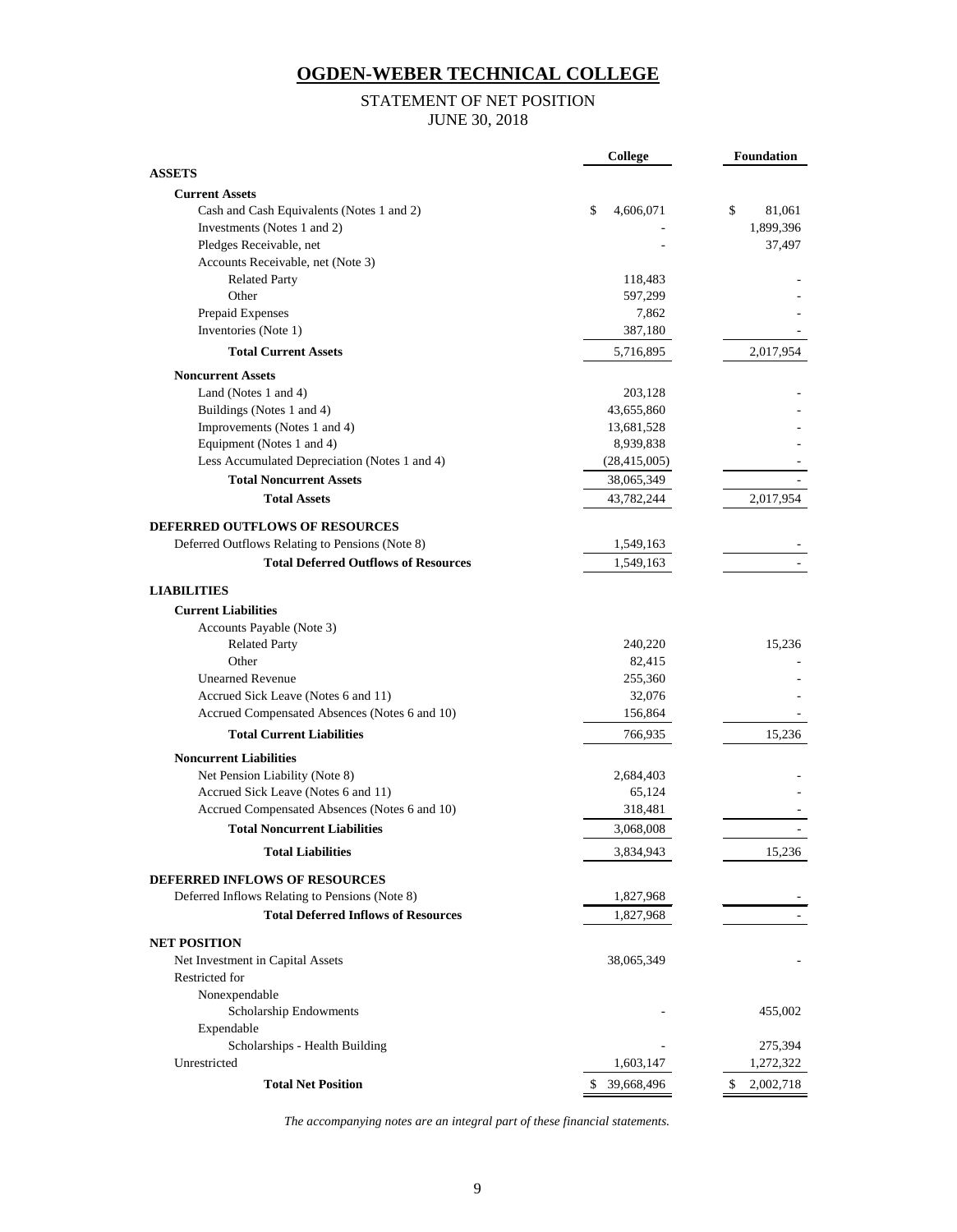### STATEMENT OF REVENUES, EXPENSES, AND CHANGES IN NET POSITION FOR THE YEAR ENDED JUNE 30, 2018

|                                                                    | <b>College</b>      | Foundation      |
|--------------------------------------------------------------------|---------------------|-----------------|
| <b>REVENUES</b>                                                    |                     |                 |
| <b>Operating Revenues (Note 1)</b>                                 |                     |                 |
| Student Tuition and Fees (Net of Scholarship                       |                     |                 |
| Allowance of \$955,822)                                            | \$<br>1,763,969     | \$              |
| <b>Federal Grants and Contracts</b>                                | 877,210             |                 |
| <b>State Grants and Contracts</b>                                  | 706,633             |                 |
| Sales and Services of Educational Activities                       | 891,753             |                 |
| <b>Auxiliary Enterprises:</b>                                      |                     |                 |
| Bookstore (Net of Scholarship Allowance of \$124,365)              | 477,577             |                 |
| Other                                                              | 334,037             |                 |
| Gifts                                                              |                     | 297,881         |
| Other Revenue                                                      |                     | 212,514         |
| <b>Investment Income</b>                                           |                     | 34,880          |
| Net Realized Gain on Investments                                   |                     | 30,162          |
| Net Unrealized Gain on Investments                                 |                     | 225,102         |
| <b>Total Operating Revenues</b>                                    | 5,051,179           | 800,539         |
| <b>EXPENSES</b>                                                    |                     |                 |
| <b>Operating Expenses (Note 1)</b>                                 |                     |                 |
| Cost of Goods Sold                                                 | 869,340             |                 |
| Salaries and Wages                                                 | 9,573,532           |                 |
| <b>Employee Benefits</b>                                           | 3,172,479           |                 |
| Actuarial Calculated Pension Expense (Note 8)                      | 433,459             |                 |
| General                                                            | 6,544,055           |                 |
| Financial Aid                                                      | 947,029             |                 |
| Non-capitalized Equipment Purchases                                | 871,930             |                 |
| Travel                                                             | 78,464              |                 |
| Depreciation (Note 4)                                              | 2,013,911           |                 |
| Scholarships and Awards                                            |                     | 187,660         |
| Donations to the College                                           |                     | 101,713         |
| <b>Support Services</b>                                            |                     | 72,443          |
| <b>Total Operating Expenses</b>                                    | 24,504,199          | 361,816         |
| <b>Operating (Loss) Income</b>                                     | (19, 453, 020)      | 438,723         |
|                                                                    |                     |                 |
| NONOPERATING REVENUES                                              |                     |                 |
| <b>State Appropriations</b><br><b>Federal Grants and Contracts</b> | 15,756,300          |                 |
| <b>State Grants and Contracts</b>                                  | 1,373,561<br>28,749 |                 |
| Gifts                                                              |                     |                 |
| <b>Investment Income</b>                                           | 395,456             |                 |
|                                                                    | 127,698             |                 |
| Loss on Sale of Capital Assets                                     | (75,000)            |                 |
| <b>Total Nonoperating Revenues</b>                                 | 17,606,764          |                 |
| <b>OTHER REVENUES</b>                                              |                     |                 |
| <b>Capital Appropriations</b>                                      | 7,932,174           |                 |
| <b>Total Other Revenues</b>                                        | 7,932,174           |                 |
| <b>Increase (Decrease) in Net Position</b>                         | 6,085,918           | 438,723         |
| <b>NET POSITION</b>                                                |                     |                 |
| Net Position - Beginning of Year                                   | 33,582,578          | 1,563,995       |
| Net Position - End of Year                                         | \$<br>39,668,496    | \$<br>2,002,718 |

*The accompanying notes are an integral part of these financial statements.*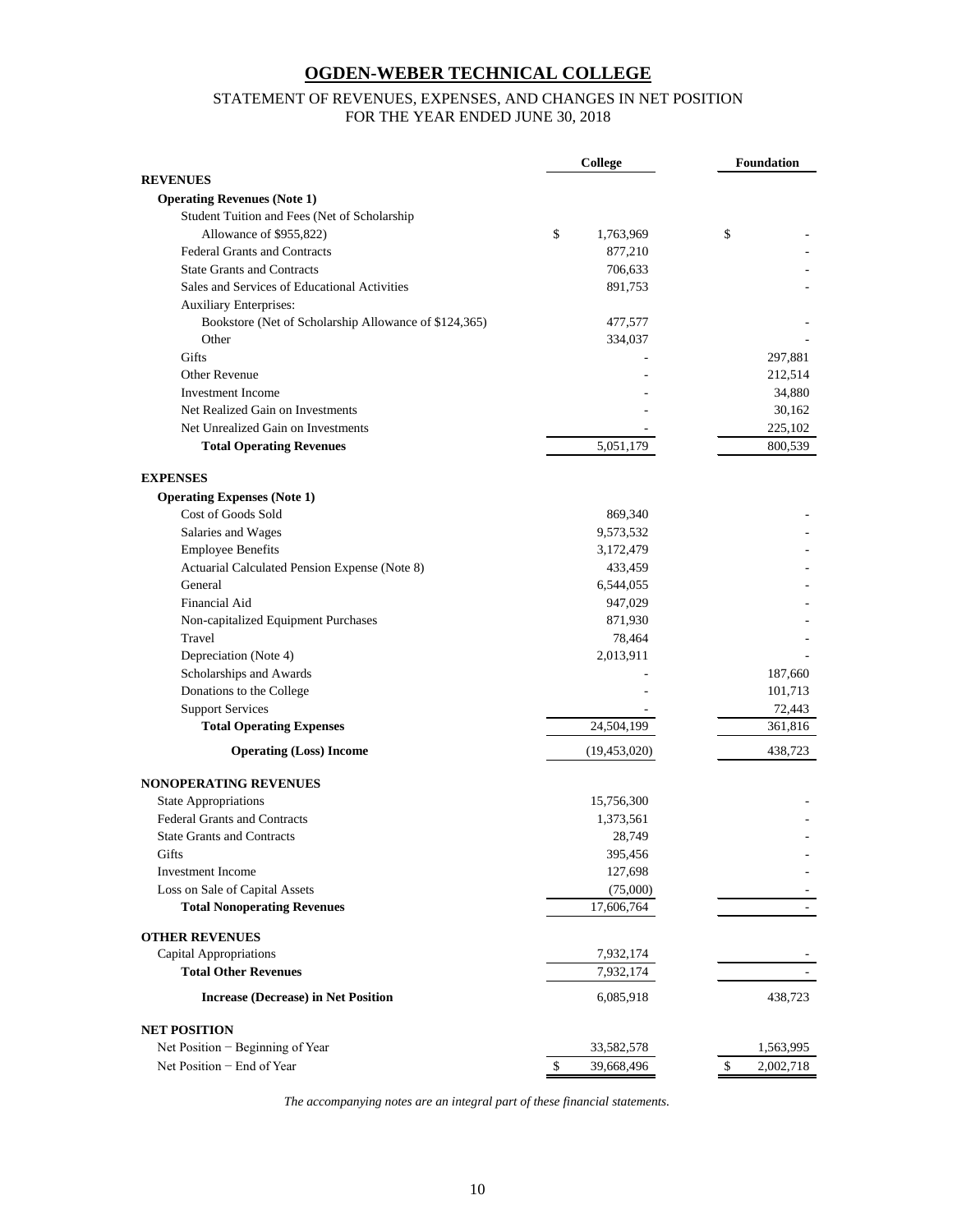### STATEMENT OF CASH FLOWS FOR THE YEAR ENDED JUNE 30, 2018

|                                                                                                              |        | <b>College</b>         |
|--------------------------------------------------------------------------------------------------------------|--------|------------------------|
| CASH FLOWS FROM OPERATING ACTIVITIES                                                                         |        |                        |
| Receipts from Tuition and Fees                                                                               | \$     | 1,778,069              |
| Receipts from Grants and Contracts                                                                           |        | 1,583,843              |
| Receipts from Auxiliary Enterprise Charges                                                                   |        | 811,614                |
| Receipts from Sales and Services of Educational Activities                                                   |        | 891,753                |
| Payments to Employees for Salaries and Benefits                                                              |        | (13, 410, 388)         |
| Payments to Students and Suppliers                                                                           |        | (7,715,052)            |
| Net Cash Used by Operating Activities                                                                        |        | (16,060,161)           |
| CASH FLOWS FROM NONCAPITAL FINANCING ACTIVITIES                                                              |        |                        |
| <b>State Appropriations</b>                                                                                  |        | 15,756,300             |
| Nonoperating Grants and Contracts                                                                            |        | 1,348,910              |
| Gifts for Other than Capital Purposes                                                                        |        | 395,456                |
| Net Cash Provided by Noncapital Financing Activities                                                         |        | 17,500,666             |
| <b>CASH FLOWS FROM CAPITAL AND RELATED FINANCING ACTIVITIES</b>                                              |        |                        |
| <b>Purchases of Capital Assets</b>                                                                           |        | (1,577,015)            |
| Capital Grants and Gifts                                                                                     |        |                        |
| <b>Capital Appropriations</b>                                                                                |        | 722,540                |
| Gain on Sale of Capital Assets                                                                               |        |                        |
| Repayments of Capital Leases                                                                                 |        |                        |
| Net Cash Used by Capital and Related Financing Activities                                                    |        | (854, 475)             |
| <b>CASH FLOWS FROM INVESTING ACTIVITIES</b>                                                                  |        |                        |
| Interest on Investments                                                                                      |        | 127,697                |
| Net Cash Provided by Investing Activities                                                                    |        | 127,697                |
| Net Increase in Cash and Cash Equivalents                                                                    |        | 713,727                |
| <b>CASH AND CASH EQUIVALENTS - BEGINNING OF YEAR</b>                                                         |        | 3,892,344              |
| <b>CASH AND CASH EQUIVALENTS - END OF YEAR</b>                                                               | \$     | 4,606,071              |
| <b>RECONCILIATION OF OPERATING LOSS TO</b><br>NET CASH USED BY OPERATING ACTIVITIES<br><b>Operating Loss</b> | \$     | (19, 453, 020)         |
| Adjustments to Reconcile Operating Loss to                                                                   |        |                        |
| Net Cash Used by Operating Activities                                                                        |        |                        |
|                                                                                                              |        |                        |
| <b>Depreciation Expense</b><br><b>DFCM</b> Projects Received and Expensed                                    |        | 2,013,911<br>1,429,995 |
| Difference between Actuarial Calculated Pension Expense and Actual Contributions                             |        | (298, 814)             |
| Changes in Assets and Liabilities                                                                            |        |                        |
| <b>Accounts Receivable</b>                                                                                   |        |                        |
|                                                                                                              |        | 2,485                  |
| Prepaid Expenses<br>Inventories                                                                              |        | (82, 367)              |
| Accounts Payable                                                                                             |        | 245,653                |
| <b>Sick Leave</b>                                                                                            |        | 35,915                 |
| <b>Compensated Absences</b>                                                                                  |        | 31,981                 |
| <b>Unearned Revenue</b>                                                                                      |        | 14,100                 |
|                                                                                                              |        |                        |
| Net Cash Used by Operating Activities                                                                        | \$     | (16,060,161)           |
| NONCASH INVESTING, NONCAPITAL FINANCING, AND CAPITAL                                                         |        |                        |
| AND RELATED FINANCING TRANSACTIONS                                                                           |        |                        |
| Disposal of Fixed Assets                                                                                     | \$     | (394,730)              |
| <b>Capital Appropriations</b>                                                                                | $\$\,$ | 7,932,174              |
| Total Noncash Investing, Capital, and Financing Activities                                                   |        | 7,537,444              |

*The accompanying notes are an integral part of these financial statements.*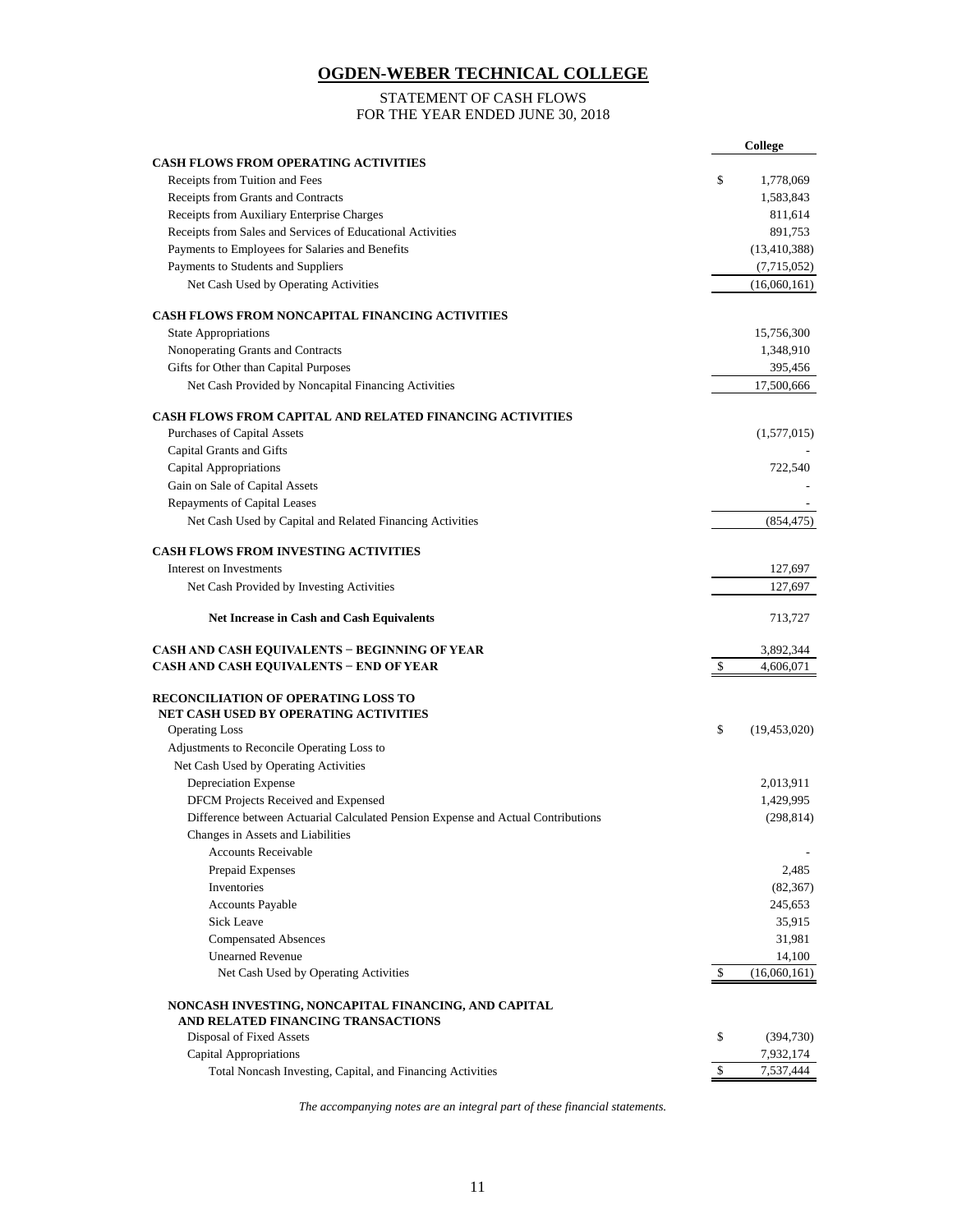### NOTES TO THE FINANCIAL STATEMENTS FOR THE YEAR ENDED JUNE 30, 2018

### NOTE 1. SUMMARY OF SIGNIFICANT ACCOUNTING POLICIES

The accompanying financial statements of the Ogden-Weber Technical College (College) have been prepared in conformity with generally accepted accounting principles (GAAP) as prescribed by the Governmental Accounting Standards Board (GASB).

Preparation of the financial statements in conformity with GAAP requires management to make estimates and assumptions that affect the reported amounts and disclosures in the financial statements. Actual results could differ from those estimates.

### Reporting Entity

The College is an independent college within the Utah System of Technical Colleges. It is included as a component unit of the State of Utah and is included in the State's *Comprehensive Annual Financial Report.* The College is considered a component unit because it was established under Utah statute, receives appropriations from the State, and is financially accountable to the State.

The College was established by the Utah State Legislature to offer career and technical education to secondary and adult students. Effective September 1, 2001, the Legislature created the Utah College of Applied Technology (UCAT), which was composed of eight regional applied technology colleges. The College was one of the eight regional colleges and was subject to the authority of the Utah System of Higher Education under the control of the UCAT Board of Trustees. The College's local Board of Directors was charged with direct governance.

Effective July 1, 2017, the Legislature restructured UCAT to become the Utah System of Technical Colleges and granted legal separation of all eight established colleges. The College's name was changed to Ogden-Weber Technical College with authority and direct governance under the College's Board of Directors. The College is now considered an independent technical college and a component unit of the State of Utah.

Funding for the College is received primarily from direct appropriations from the Utah State Legislature, as well as tuition and fees, and grants and contracts with federal, state, and local agencies.

The College's financial statements encompass all of its operations, including auxiliary enterprises, restricted and unrestricted funds, and the Ogden-Weber Technical College Foundation (Foundation). The Foundation is a discrete component unit reported in a separate column labeled "Foundation" to emphasize that it is legally separate from the College. The Foundation's economic resources are used for the direct benefit of the College and the close financial relationship between the College and Foundation is such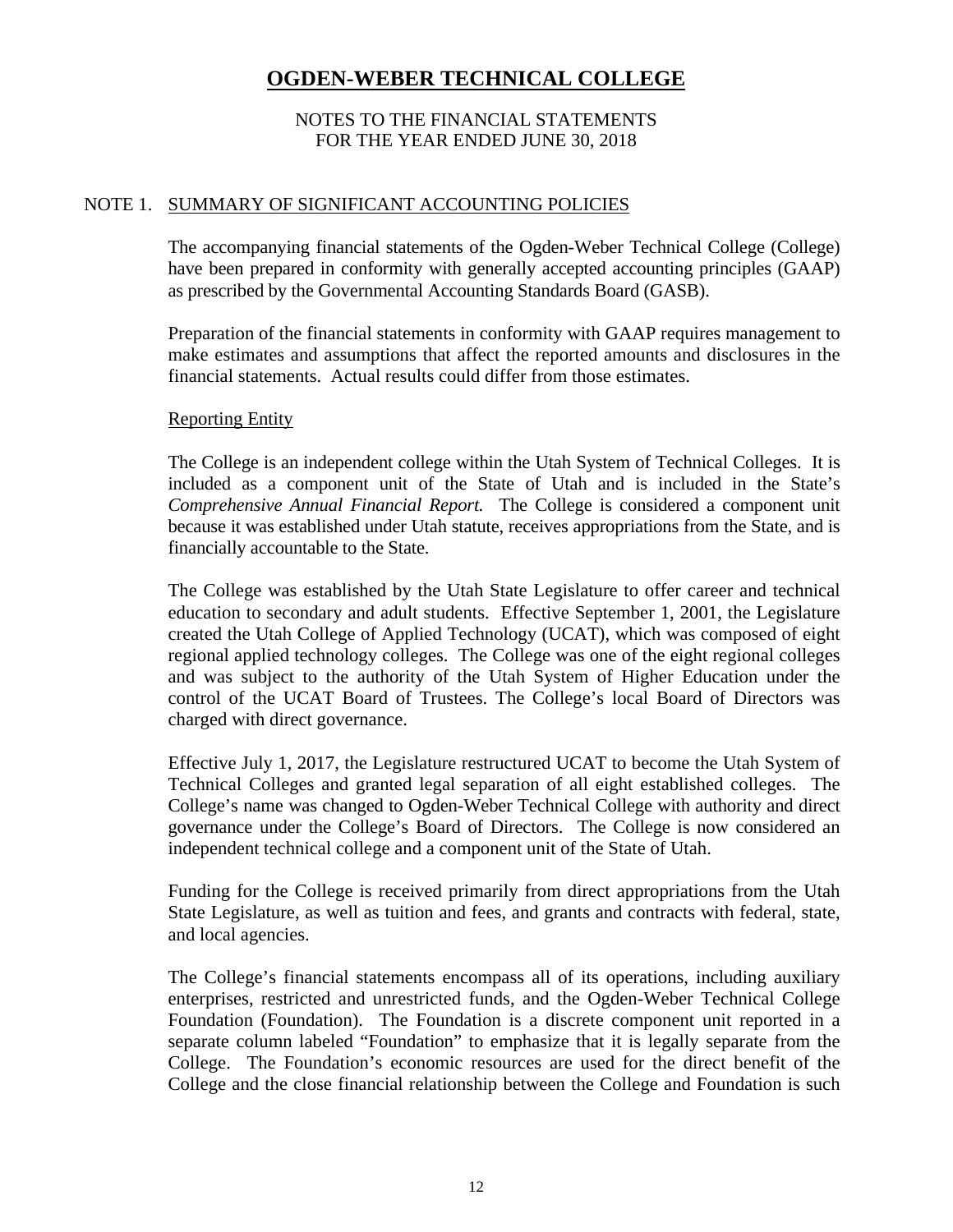### NOTES TO THE FINANCIAL STATEMENTS FOR THE YEAR ENDED JUNE 30, 2018

that excluding the Foundation would cause the College's financial statements to be misleading or incomplete.

The Foundation has a year ending December 31 and issues separate financial statements which are audited by independent auditors. These statements follow the Financial Accounting Standards Board (FASB) guidelines. As such, certain revenue recognition criteria and presentation features are different from GASB revenue recognition criteria and presentation features. No modifications have been made to the component unit's financial information included in the College's financial report. A copy of the Foundation's independent audit report may be obtained from the College. See Note 12 for further information about the Foundation.

### Measurement Focus and Basis of Accounting

The financial statements of the College are reported using the economic resources measurement focus and the accrual basis of accounting. Revenues are recorded when earned and expenses are recorded when a liability is incurred, regardless of the timing of the related cash flows. Grants and similar items are recognized as revenue as soon as all eligibility requirements imposed by the provider have been met.

The College distinguishes operating revenues and expenses from nonoperating items. Operating revenues and expenses generally result from providing services in connection with the College's principal mission of instruction. Operating expenses include the cost of services, administrative expenses, and depreciation of capital assets. All revenues and expenses not meeting this definition are reported as nonoperating revenues and expenses.

When both restricted and unrestricted resources are available for use, it is the College's policy to use restricted resources first, then unrestricted resources as they are needed.

#### Deposits and Investments

The College's cash and cash equivalents are considered to be cash on hand, demand deposits, short-term investments with original maturities of three months or less from the date of acquisition, and amounts invested with the Utah Public Treasurers' Investment Fund.

Cash and investment management at the College is administered in accordance with the State of Utah Money Management Act (*Utah Code,* Title 51, Chapter 7).

Investments for the College are reported at fair value in accordance with GASB No. 72, *Fair Value Measurement and Application*. Accordingly, the change in fair value of investments is recognized as an increase or decrease to investment assets and investment income. The College distributes earnings from pooled investments based on the average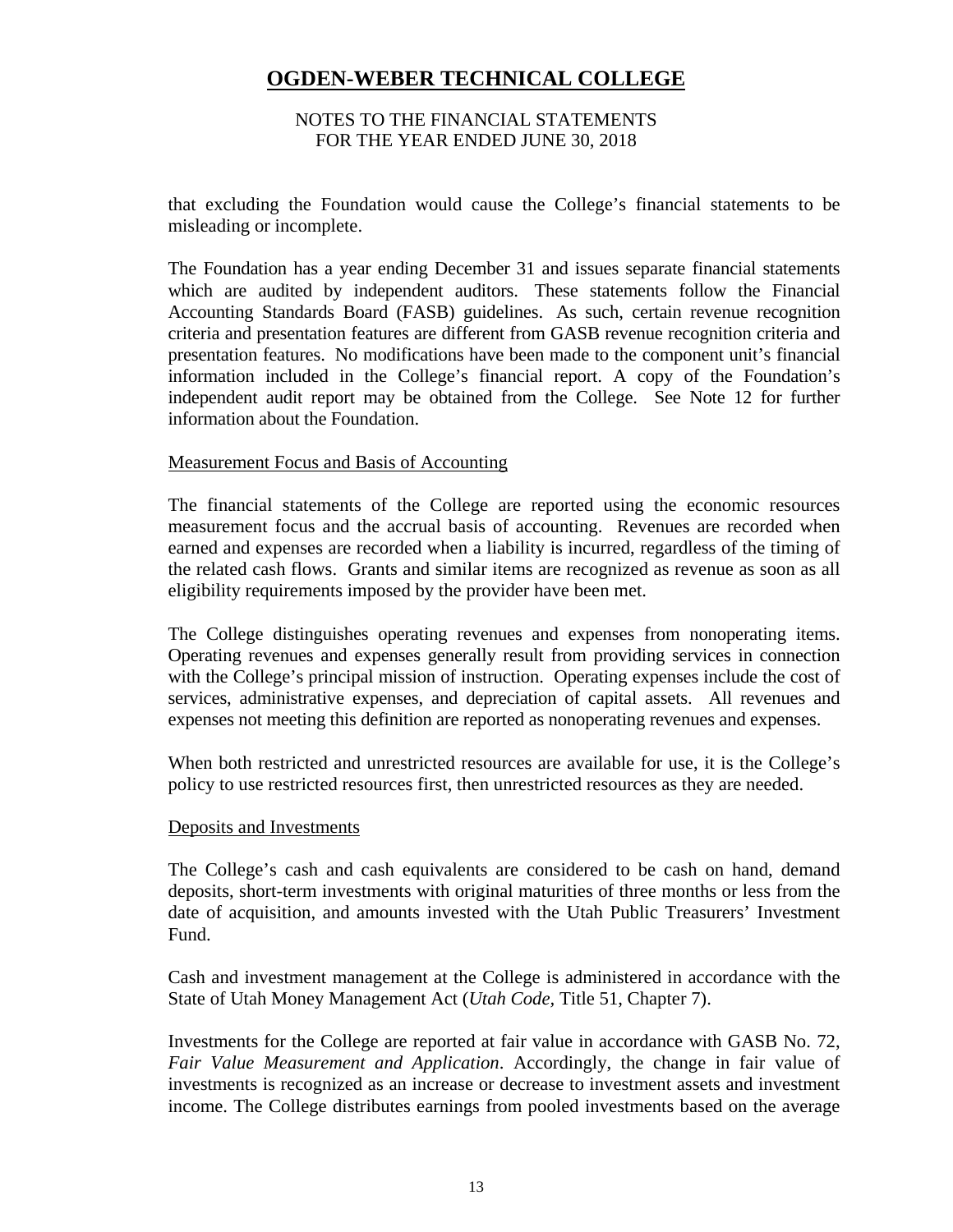### NOTES TO THE FINANCIAL STATEMENTS FOR THE YEAR ENDED JUNE 30, 2018

daily investment of each participating account; or for endowments, distributes according to the College's spending policy.

### Inventories

Inventories are carried at the lower of cost or market on either the first-in, first-out ("FIFO") basis or on the average cost basis.

### Capital Assets

Capital assets include property, buildings, and equipment. Capital assets are defined by the College as assets with an initial, individual cost of more than \$5,000 and an estimated useful life in excess of one year. Such assets are recorded at historical cost. Donated capital assets are recorded at acquisition value at the date of donation.

The costs of normal maintenance and repairs that do not add to the capacity of the asset or materially extend assets lives are not capitalized. All land is capitalized and not depreciated.

Capital assets are being depreciated over their estimated useful lives using the straight-line method of depreciation. The estimated useful life of an asset is determined at acquisition based on guidelines of the Utah System of Higher Education, GASB Statement No. 34, and the professional judgment of the applicable department head.

Property, plant, and equipment are depreciated using the straight-line method over the following estimated useful lives:

| Assets                        | Years    |
|-------------------------------|----------|
| <b>Buildings</b>              | 25-40    |
| Improvements                  | $5-40$   |
| <b>Equipment and Vehicles</b> | $3 - 15$ |

#### Pensions

For purposes of measuring the net pension liability, deferred outflows of resources and deferred inflows of resources related to pensions, and pension expense, information about the fiduciary net position of the Utah Retirement Systems (Systems) Pension Plan and additions to/deductions from the Systems' fiduciary net position are now determined on the same basis as they are reported by the Systems. For this purpose, benefit payments (including refunds of employee contributions) are now recognized when due and payable in accordance with the benefits terms. Investments are reported at fair value.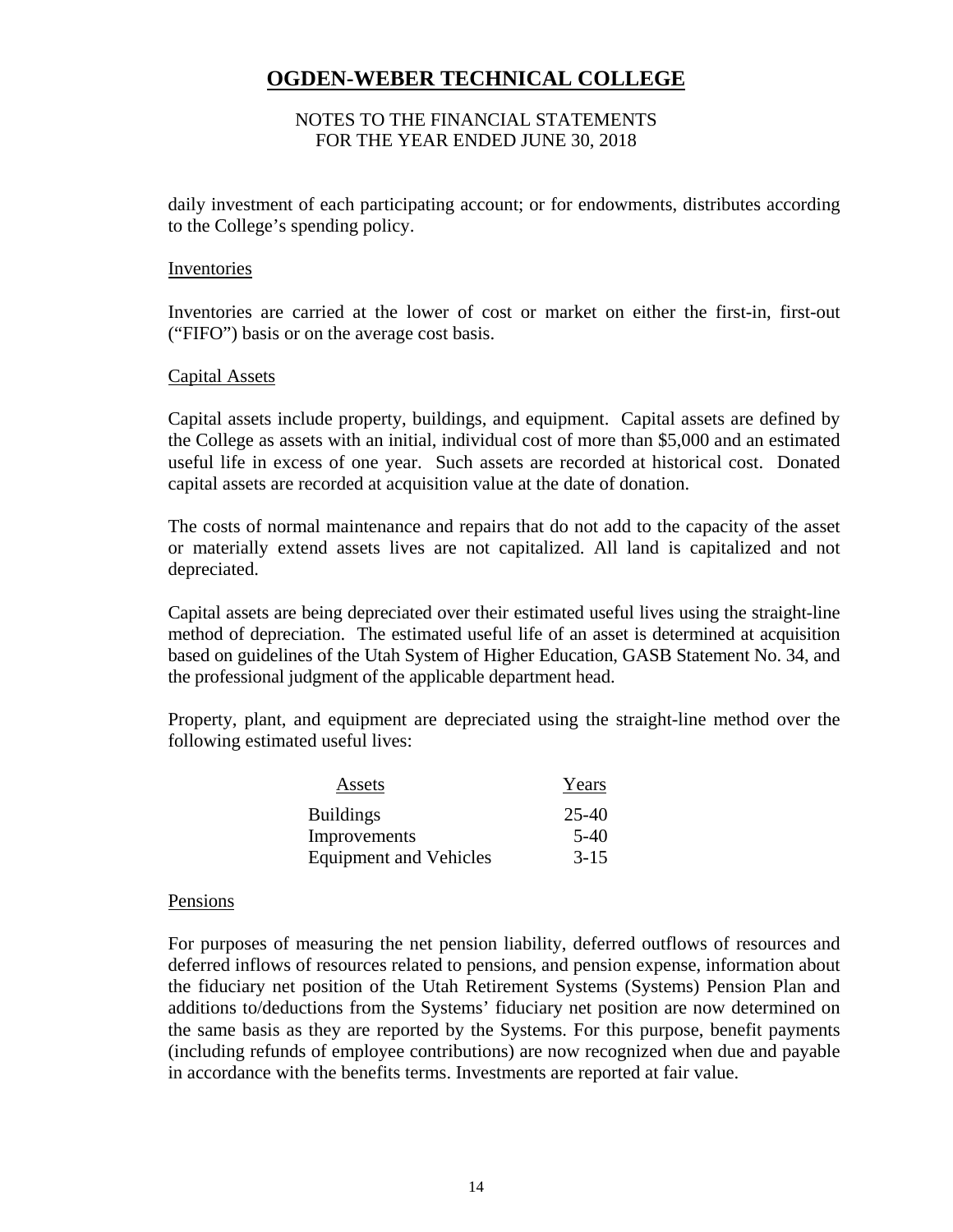### NOTES TO THE FINANCIAL STATEMENTS FOR THE YEAR ENDED JUNE 30, 2018

### Deferred Outflows/Inflows of Resources

In addition to assets, financial statements will sometimes report a separate section for deferred outflows of resources. This separate financial statement element, deferred outflows of resources, represents a consumption of net position that applies to a future period(s) and will not be recognized as an outflow of resources (expense/expenditure) until then. In addition to liabilities, the financial statements will sometimes report a separate section for deferred inflows of resources. This separate financial statement element, deferred inflows of resources, represents an acquisition of net position that applies to a future period(s) and will not be recognized as an inflow of resources (revenue) until that time.

### NOTE 2. DEPOSITS AND INVESTMENTS

The State of Utah Money Management Council has the responsibility to advise the Utah State Treasurer about investment policies, promote measures and rules that will assist in strengthening the banking and credit structure of the State, and review the rules adopted under the authority of the Utah Money Management Act (*Utah Code,* Title 51, Chapter 7) (the Act) that relate to the deposit and investment of public funds.

The College follows the requirements of the Act in handling its depository and investment transactions. The Act requires the depositing of the College's funds in a qualified depository. The Act defines a qualified depository as any financial institution whose deposits are insured by an agency of the Federal Government and which has been certified by the State Commissioner of Financial Institutions as meeting the requirements of the Act and adhering to the rules of the Money Management Council.

The Foundation is required by its bylaws to deposit funds in depositories approved by the Foundation's Board of Trustees. The Foundation can invest in any investment type deemed prudent and approved by the Board.

### *Deposits*

#### *Custodial Credit Risk*

Custodial credit risk is the risk that, in the event of a bank failure, the College's deposits may not be returned to it. The College and Foundation do not have a formal deposit policy for custodial credit risk. As of June 30, 2018, \$432,089 of the College's bank balance of \$682,089 was uninsured and uncollateralized. As of December 31, 2017, all of the Foundation's bank balances of \$81,061 were insured by the FDIC.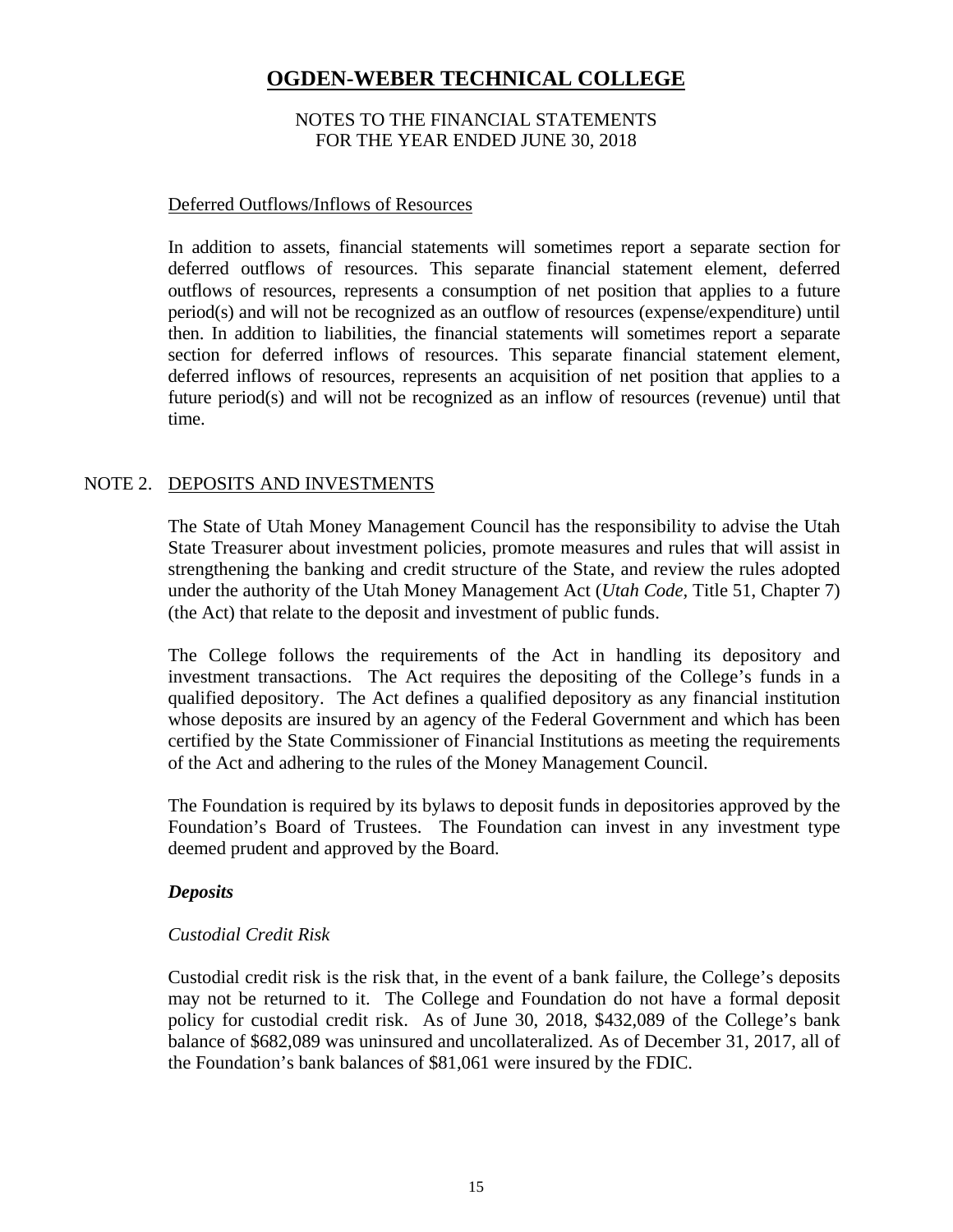### NOTES TO THE FINANCIAL STATEMENTS FOR THE YEAR ENDED JUNE 30, 2018

### *Investments*

The Act defines the types of securities authorized as appropriate investments for the College's funds and the conditions for making investment transactions. Investment transactions may be conducted only through qualified depositories, certified dealers, or directly with issuers of the investment securities.

Statutes authorize the College to invest in negotiable or nonnegotiable deposits of qualified depositories and permitted negotiable depositories; repurchase and reverse repurchase agreements; commercial paper that is classified as "first tier" by two nationally recognized statistical rating organizations; bankers' acceptances; obligations of the United States Treasury including bills, notes, and bonds; obligations, other than mortgage derivative products, issued by U.S. Government-sponsored enterprises (U.S. Agencies) such as the Federal Home Loan Bank System, Federal Home Loan Mortgage Corporation (Freddie Mac), and Federal National Mortgage Association (Fannie Mae); bonds, notes, and other evidence of indebtedness of political subdivisions of the State; fixed rate corporate obligations and variable rate securities rated "A" or higher, or the equivalent of "A" or higher, by two nationally recognized statistical rating organizations; shares or certificates in a money market mutual fund as defined in the Act; and the Utah Public Treasurers' Investment Fund (PTIF).

The Utah State Treasurer's Office operates the PTIF. The PTIF is available for investment of funds administered by any Utah public treasurer and is not registered with the Securities and Exchange Commission (SEC) as an investment company. The PTIF is authorized and regulated by the Act. The Act established the Money Management Council which oversees the activities of the Utah State Treasurer and the PTIF and details the types of authorized investments. Deposits in the PTIF are not insured or otherwise guaranteed by the State of Utah, and participants share proportionally in any realized gains or losses on investments.

The College measures and records its investments using fair value measurement guidelines established by generally accepted accounting principles. These guidelines recognize a three-tiered fair value hierarchy, as follows:

- Level 1: Quoted prices for identical investments in active markets;
- Level 2: Observable inputs other than quoted market prices; and,
- Level 3: Unobservable inputs.

At June 30, 2018, the College had \$4,572,535 held in the PTIF. The College's investment in the PTIF was valued using Level 2 measurements by applying the June 30, 2018 fair value factor, as calculated by the Utah State Treasurer, to its June 30 balance in the fund.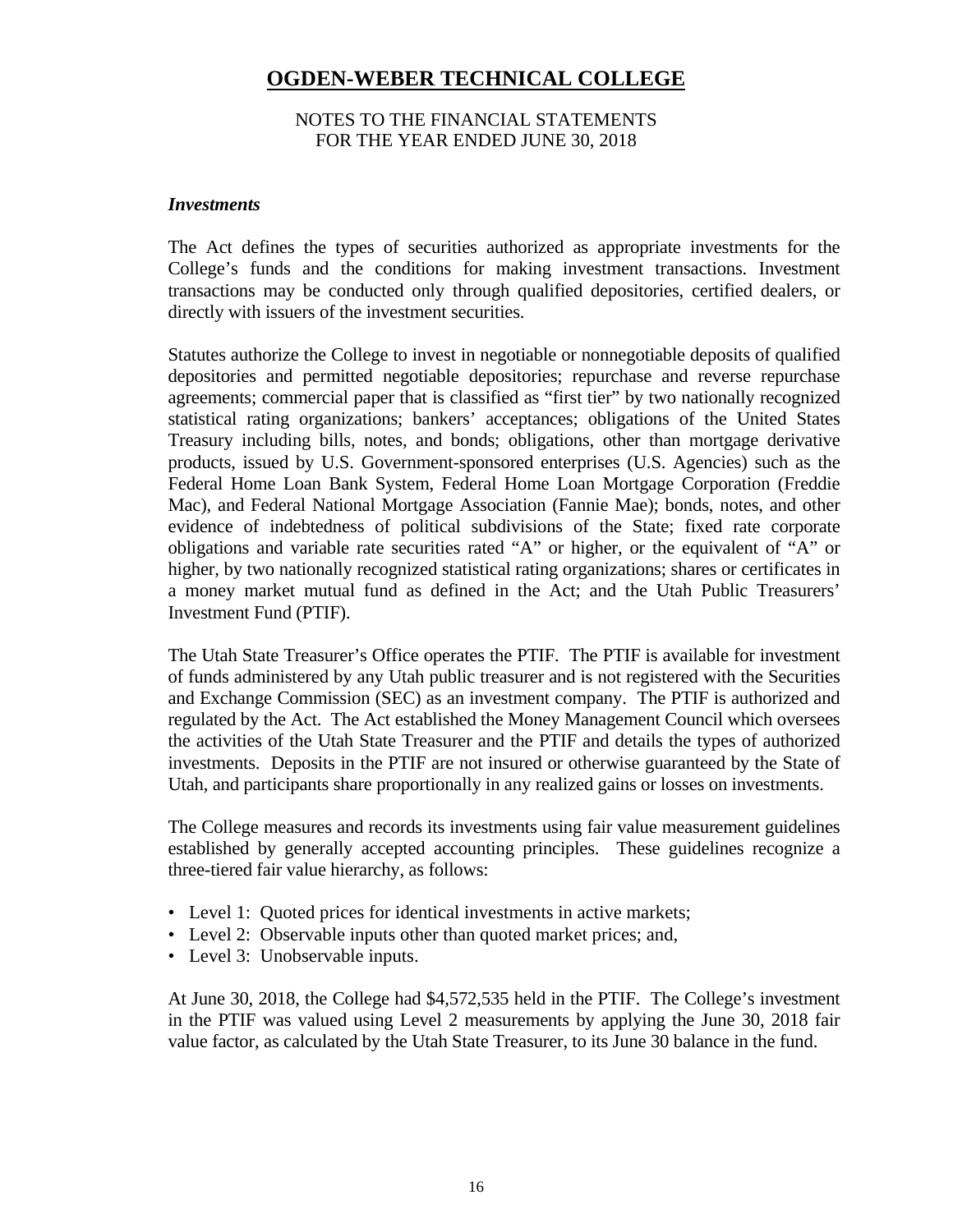### NOTES TO THE FINANCIAL STATEMENTS FOR THE YEAR ENDED JUNE 30, 2018

At December 31, 2017, the Foundation had the following investments, all of which were valued using Level 1 measurements:

| Investment Type          | Fair Value |           |  |
|--------------------------|------------|-----------|--|
|                          |            |           |  |
| Money Market             | S.         | 210,666   |  |
| Fixed Income             |            | 330,832   |  |
| Equities                 |            | 1,357,898 |  |
| <b>Total Investments</b> |            | 1,899,396 |  |

#### *Interest Rate Risk*

Interest rate risk is the risk that changes in interest rates will adversely affect the fair value of an investment. The College's policy for managing its exposure to fair value loss arising from increasing interest rates is to comply with the Act. Section 51-7-11 of the Act requires that the remaining term to maturity of investments may not exceed the period of availability of the funds to be invested. The Act further limits the remaining term to maturity on all investments in commercial paper, bankers' acceptances, fixed rate negotiable deposits, and fixed rate corporate obligations to 270 days – 15 months or less. The Act further limits the remaining term to maturity on all investments in obligations of the United States Treasury; obligations issued by U.S. Government-sponsored enterprises; and bonds, notes, and other evidence of indebtedness of political subdivisions of the State to 10 years for institutions of higher education. In addition, variable rate negotiable deposits and variable rate securities may not have a remaining term to final maturity exceeding 3 years. The Foundation does not have a formal policy for interest rate risk. At June 30, 2018, the College's investment's average maturity was:

|                               |            | Investment Maturities (in years) |
|-------------------------------|------------|----------------------------------|
| Investment Type               | Fair Value | Less than 1 year                 |
|                               |            |                                  |
| <i>Debt Securities - PTIF</i> | 4,572,535  | 4,572,535                        |

At December 31, 2017, the Foundation's investments had the following average maturities:

|                                |            | Investment Maturities (in years) |
|--------------------------------|------------|----------------------------------|
| Investment Type                | Fair Value | Less than 1 year                 |
|                                |            |                                  |
| Debt Securities - Money Market | 210,666    | 210,666                          |

#### *Credit Risk*

Credit risk is the risk that an issuer or other counterparty to an investment will not fulfill its obligations. The College's policy for reducing its exposure to credit risk is to comply with the Act, as previously discussed. The Foundation does not have a formal policy for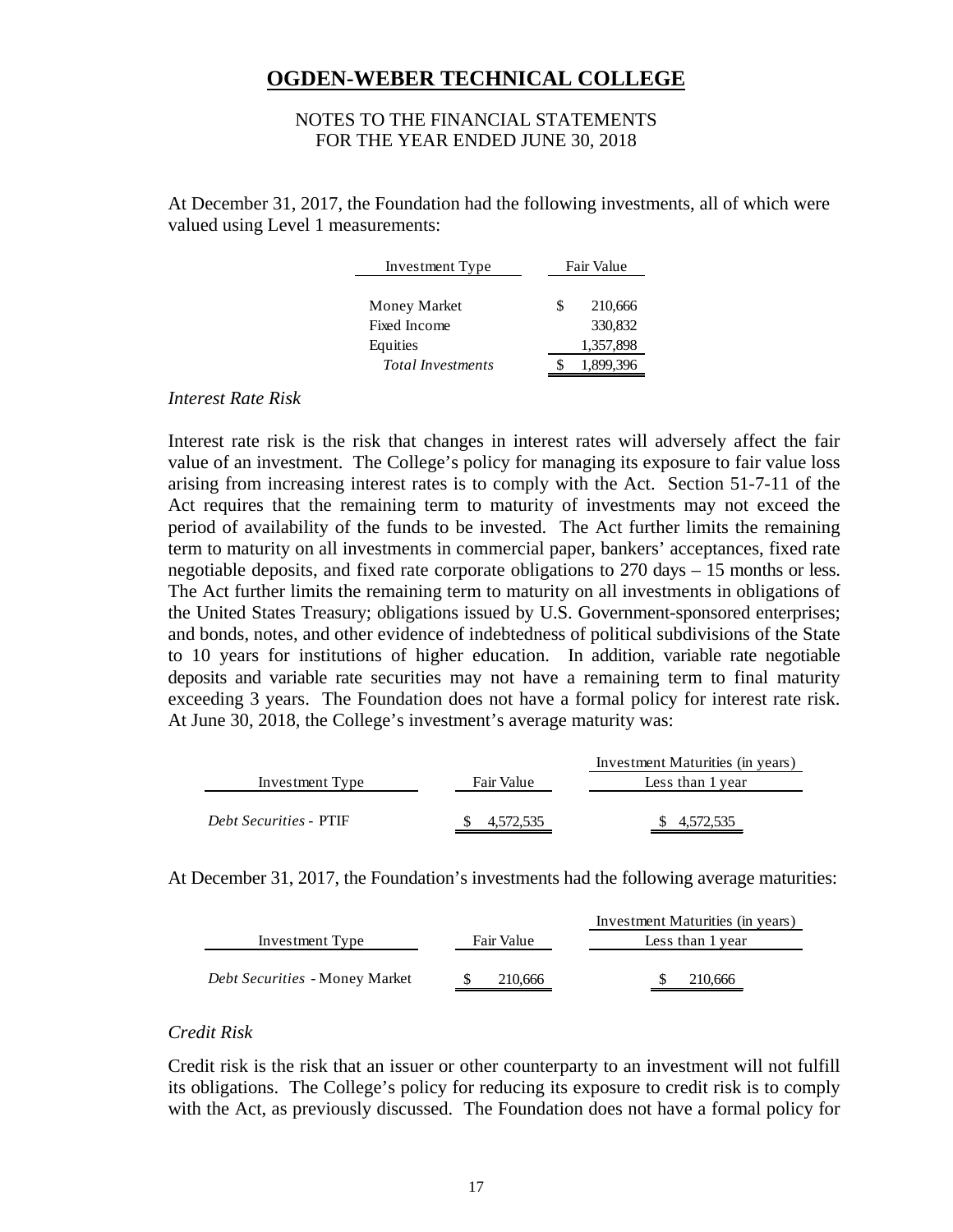### NOTES TO THE FINANCIAL STATEMENTS FOR THE YEAR ENDED JUNE 30, 2018

credit risk. The College and Foundation's related debt investments at June 30, 2018 and December 31, 2017, respectively, were all unrated.

### NOTE 3. ACCOUNTS RECEIVABLE AND PAYABLE

Accounts receivable at June 30, 2018 consisted of tuition, fees, grants and other receivables. Tuition and fee receivables consist mainly of unpaid student tuition/fee charges. Grant and contract receivables consist of monies owed from federal, state, and other grants. Accounts receivable are reported net of estimated uncollectible amounts of \$23,880. See chart below for a breakout of receivables:

#### **Accounts Receivable Breakout:**

| <b>Grant Receivables</b>                     | \$470.768 |
|----------------------------------------------|-----------|
| Other Receivables - Tuition, Auxiliary, Misc | 245.014   |
| <b>Total Accounts Receivable</b>             | \$715,782 |

Accounts payable at June 30, 2018 were primarily made up of payments to vendors with the exception of one payment owed to the State of Utah's Division of Facilities Construction and Management.

### NOTE 4. CAPITAL ASSETS

Additions to capital assets include amounts paid for by the College as well as additions paid for by the Utah State Division of Facilities Construction and Management. Capital asset activity for the fiscal year ended June 30, 2018 was as follows:

|                                                                               | <b>Beginning</b><br><b>Balance</b> | <b>Additions</b>               | <b>Deletions</b>               | <b>Ending</b><br><b>Balance</b> |
|-------------------------------------------------------------------------------|------------------------------------|--------------------------------|--------------------------------|---------------------------------|
| Land                                                                          | \$<br>203.128                      | \$<br>$\overline{\phantom{a}}$ | \$<br>$\overline{\phantom{a}}$ | \$<br>203.128                   |
| Buildings and Improvements                                                    | 43,655,860                         | $\overline{\phantom{0}}$       |                                | 43,655,860                      |
| Lease Improvements                                                            | 77,137                             |                                |                                | 77.137                          |
| Site Improvements                                                             | 7,749,476                          | 5,992,698                      | 137,783                        | 13,604,391                      |
| Equipment                                                                     | 7.832.826                          | 1,363,958                      | 256,946                        | 8,939,838                       |
| Total                                                                         | 59.518.427                         | 7,356,656                      | 394,729                        | 66,480,354                      |
| Less Accumulated Depreciation:<br>Buildings and Improvements<br>and Equipment | (26, 720, 823)                     | (2,013,911)                    | (319, 729)                     | (28, 415, 005)                  |
| Net Capital Assets                                                            | 32,797,604<br>\$                   | 5.342.745<br>\$.               | \$<br>75,000                   | \$38,065,349                    |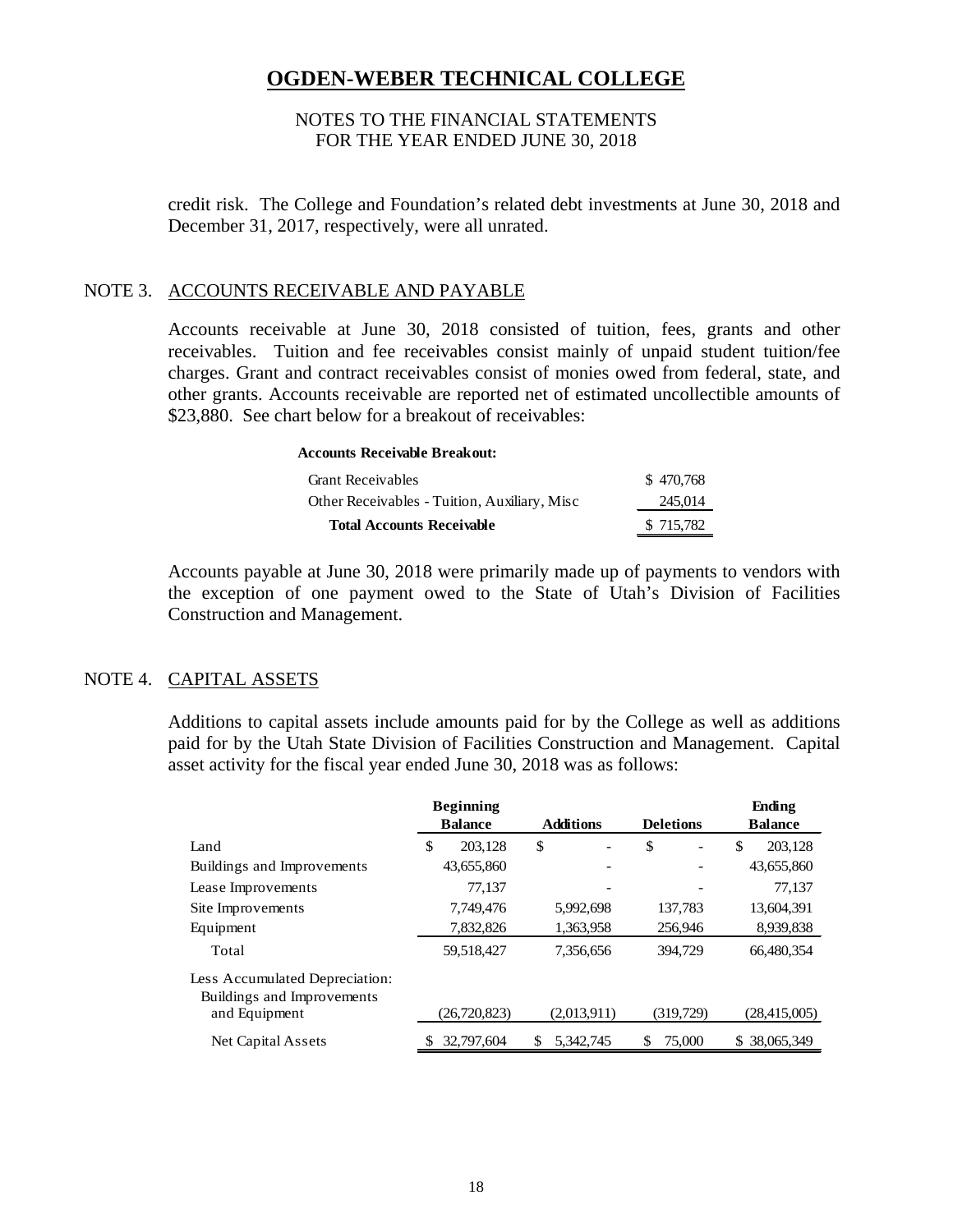### NOTES TO THE FINANCIAL STATEMENTS FOR THE YEAR ENDED JUNE 30, 2018

### NOTE 5. CAPITAL LEASE OBLIGATIONS

The College did not have any capital leases as of June 30, 2018.

### NOTE 6. LONG-TERM LIABILITIES

The following is a summary of the changes to the College's long-term liabilities during the fiscal year ended June 30, 2018.

|                             | <b>Beginning</b><br><b>Balance</b> | <b>Additions</b> |   | <b>Reductions</b> |   | Ending<br><b>Balance</b> | Due Within<br><b>One Year</b> |
|-----------------------------|------------------------------------|------------------|---|-------------------|---|--------------------------|-------------------------------|
| Compensated Absences        | \$<br>443.364                      | 111.385          | S | 79.404            | S | 475.345                  | 156,864                       |
| <b>Accrued Sick Leave</b>   | 61,285                             | 64.524           |   | 28,609            |   | 97,200                   | 32,076                        |
| Net Pension Liability       | 4,188,584                          | -                |   | 1,504,181         |   | 2.684,403                |                               |
| Total Long-term Liabilities | 4,693,233                          | 175,909          |   | 1.612.194         |   | 3,256,948                | 188,940                       |

### NOTE 7. OPERATING LEASES

The College did not have any operating leases as of June 30, 2018.

### NOTE 8. RETIREMENT PLANS

As required by State law, eligible nonexempt employees (as defined by the U.S. Fair Labor Standards Act) of the College are covered by either the Utah State and School Contributory or Noncontributory Retirement Systems (Systems) and eligible exempt employees (as defined by the U.S. Fair Labor Standards Act) are covered by the Teachers Insurance and Annuity Association–College Retirement Equities Fund (TIAA-CREF).

#### **Defined Benefit Plans**

The Systems are comprised of the following pension trust funds, which are multipleemployer, cost-sharing public employee retirement systems:

- Public Employees Noncontributory Retirement System (Noncontributory System);
- Public Employees Contributory Retirement System (Contributory System);
- Tier 2 Public Employees Contributory Retirement System (Tier 2 Public Employees System).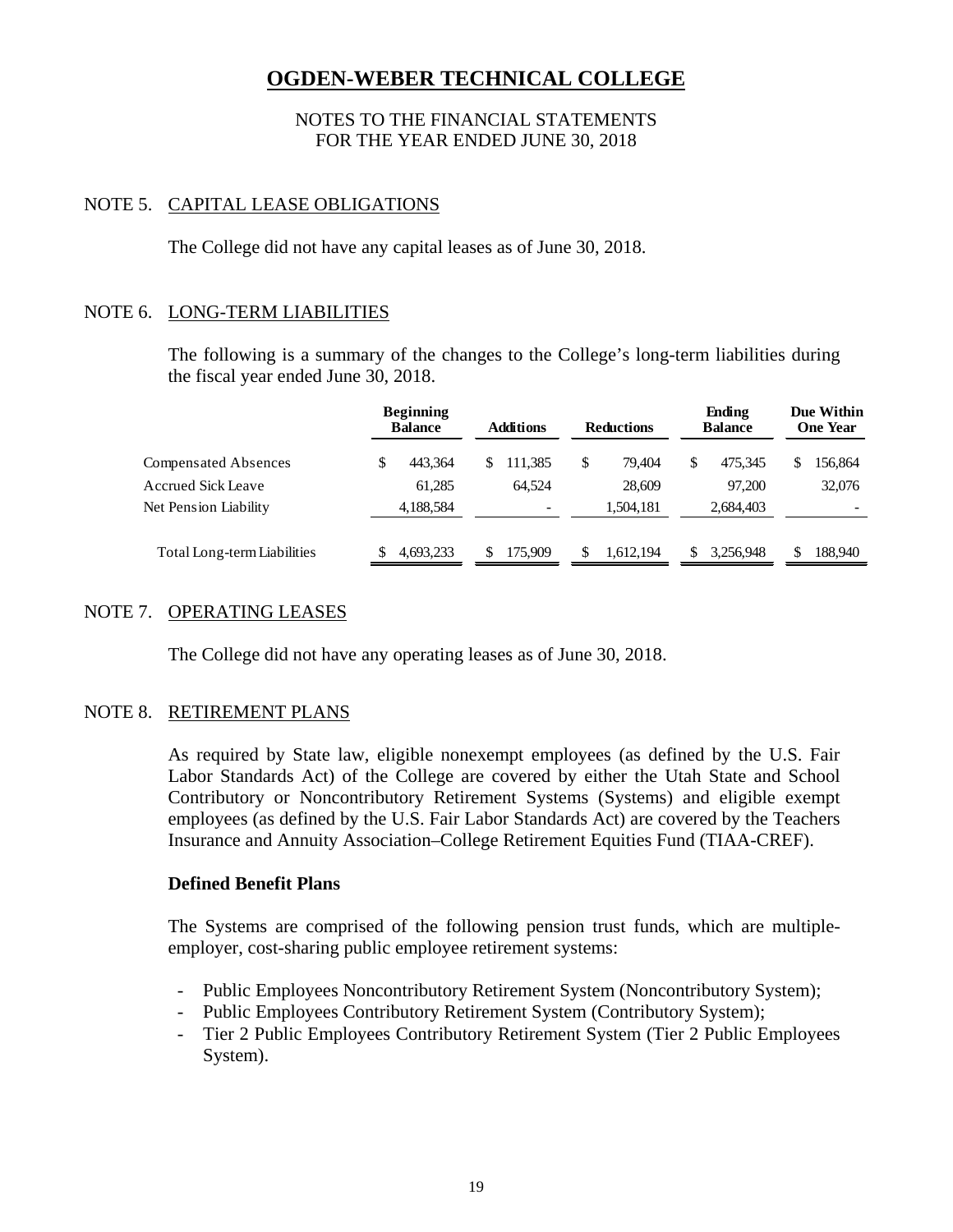### NOTES TO THE FINANCIAL STATEMENTS FOR THE YEAR ENDED JUNE 30, 2018

The Tier 2 Public Employees System became effective July 1, 2011. All eligible employees beginning on or after July 1, 2011, who have no previous service credit with any of the Systems, are members of the Tier 2 Public Employees System.

The Systems are established and governed by the respective sections of Title 49 of the *Utah Code*. The Systems' defined benefit plans are amended statutorily by the State Legislature. The Utah State Retirement Office Act in Title 49 provides for the administration of the Systems under the direction of the Board, whose members are appointed by the Governor. The Systems are fiduciary funds defined as pension (and other employee benefit) trust funds. The Systems are a component unit of the State of Utah. Title 49 of the *Utah Code* grants the authority to establish and amend the benefit terms.

The Systems issue a publicly available financial report that can be obtained by writing to the Utah Retirement Systems, 560 E. 200 S, Salt Lake City, Utah 84102 or visiting the website: www.urs.org.

| <b>System</b>                     | Final<br><b>Average Salary</b> | <b>Years of Service Required</b><br>and/or<br>Age Eligible for Benefit                                | <b>Benefit Percent</b><br>per Year of Service                            | $COLA**$     |
|-----------------------------------|--------------------------------|-------------------------------------------------------------------------------------------------------|--------------------------------------------------------------------------|--------------|
| Noncontributory<br>System         | Highest 3 years                | 30 years any age<br>$25$ years any age*<br>20 years age $60*$<br>10 years age $62*$<br>4 years age 65 | 2.0% per year all years                                                  | Up to $4\%$  |
| Contributory System               | Highest 5 years                | 30 years any age<br>$25$ years any age*<br>20 years age $60*$<br>10 years age $62*$<br>4 years age 65 | 1.25% per year to June 1975<br>$2.00\%$ per year July 1975<br>to present | Up to $4\%$  |
| Tier 2 Public Employees<br>System | Highest 5 years                | 35 years any age<br>20 years age $60*$<br>10 years age $62*$<br>4 years age 65                        | 1.5% per year all years                                                  | Up to $2.5%$ |

The Systems provide retirement, disability, and death benefits. Retirement benefits are as follows:

*\* with actuarial reductions*

*\*\*All post-retirement cost-of-living adjustments are non-compounding and are based on the original benefit except for Judges, which is a compounding benefit. The cost-of-living adjustments are also limited to the actual Consumer Price Index (CPI) increase for the year, although unused CPI increases not met may be carried forward to subsequent years.*

As a condition of participation in the Systems, employers and/or employees are required to contribute certain percentages of salary and wages as authorized by statute and specified by the Systems' Board. Contributions are actuarially determined as an amount that, when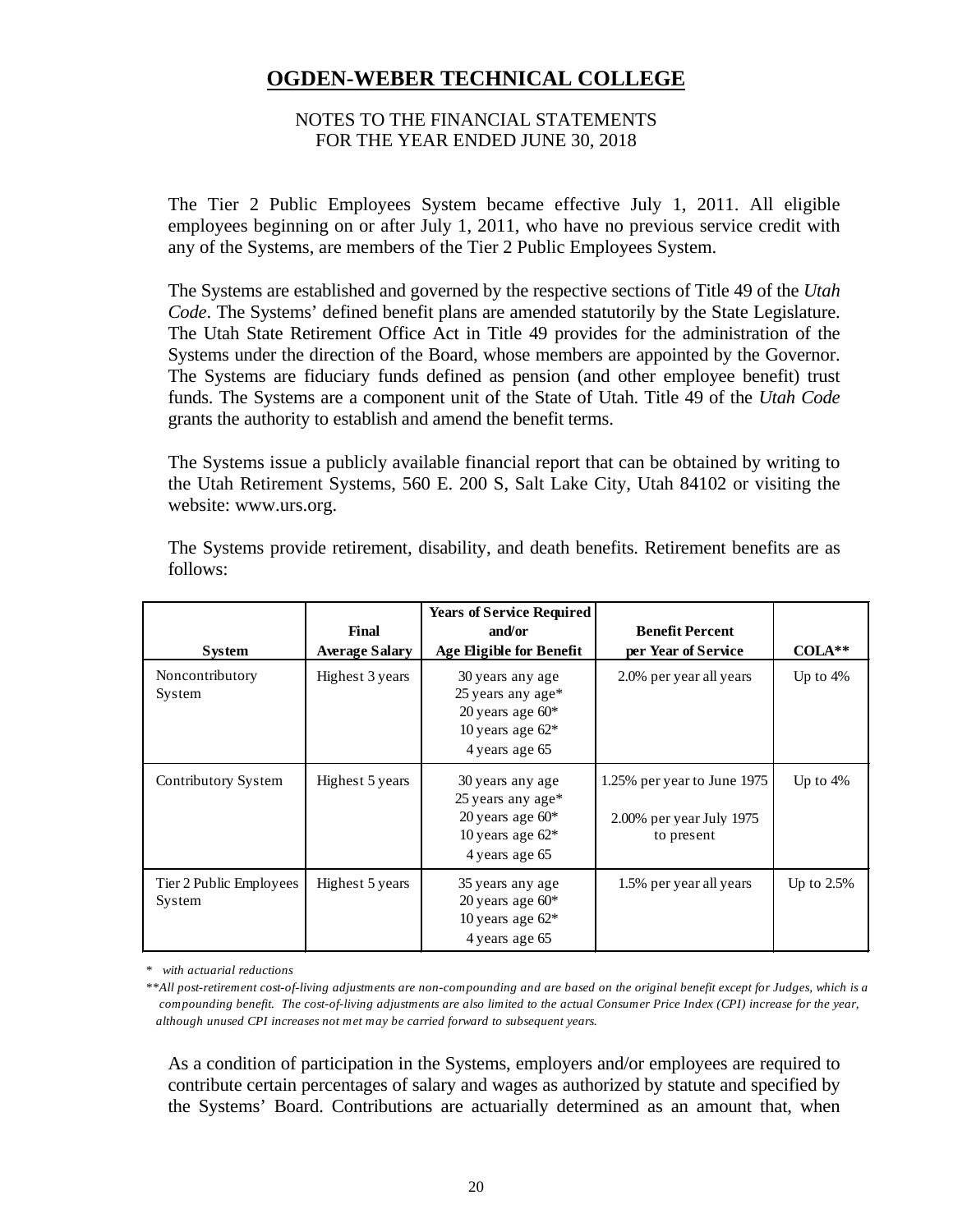### NOTES TO THE FINANCIAL STATEMENTS FOR THE YEAR ENDED JUNE 30, 2018

combined with employee contributions (where applicable), is expected to finance the costs of benefits earned by employees during the year, with an additional amount to finance any unfunded actuarial accrued liability. Contribution rates are as follows:

|                                  | Paid by      | College      |
|----------------------------------|--------------|--------------|
|                                  | College      | Contribution |
|                                  | for Employee | <b>Rates</b> |
|                                  |              |              |
| Noncontributory System           |              |              |
| State and School Division Tier 1 | N/A          | 22.19        |
| Contributory System              |              |              |
| State and School Division Tier 1 | 6.00         | 17.70        |
| State and School Division Tier 2 | N/A          | 18.44        |

For fiscal year ended June 30, 2018, the employer and employee contributions to the Systems were as follows:

|                                | College              | <b>Employee</b>      |
|--------------------------------|----------------------|----------------------|
|                                | <b>Contributions</b> | <b>Contributions</b> |
| Noncontributory System         | 676,631              | N/A                  |
| Contributory System            | 43,184               |                      |
| Tier 2 Public Employees System | 12.840               | N/A                  |
| <b>Total Contributions</b>     | 732.655              |                      |

At June 30, 2018, the College reported a net pension asset of \$0 and a net pension liability of \$2,684,403.

|                                     | <b>Net</b><br><b>Pension</b><br>Asset |                          | <b>Net</b><br><b>Pension</b><br>Liability | Proportionate<br><b>Share</b><br>Dec. 31, 2017 | Proportionate<br><b>Share</b><br>Dec. 31, 2016 | % Change      |
|-------------------------------------|---------------------------------------|--------------------------|-------------------------------------------|------------------------------------------------|------------------------------------------------|---------------|
| Noncontributory System              | S                                     | $\overline{\phantom{a}}$ | 2.657.206                                 | 0.1086631%                                     | 0.1184041%                                     | $-0.0097410%$ |
| Contributory System                 |                                       | $\overline{\phantom{a}}$ | 25,409                                    | 0.3861244%                                     | 0.6381009%                                     | $-0.2519765%$ |
| Tier 2 Public Employees System      |                                       | $\overline{\phantom{a}}$ | 1,788                                     | 0.0202805%                                     | 0.0139258%                                     | 0.0063547%    |
| Total Net Pension Asset / Liability |                                       | $\overline{\phantom{a}}$ | 2,684,403                                 |                                                |                                                |               |

The net pension asset and liability were measured as of December 31, 2017. The total pension liability used to calculate the net pension asset and liability was determined by an actuarial valuation as of January 1, 2017 and rolled forward using generally accepted actuarial procedures. The proportion of the net pension asset and liability is equal to the ratio of the employer's actual contributions to the Systems during the plan year over the total of all employer contributions to the System during the plan year.

For the year ended June 30, 2018, the College recognized a pension expense of \$433,459. At June 30, 2018, the College's portion of the reported deferred outflows of resources and deferred inflows of resources related to pensions were from the following sources: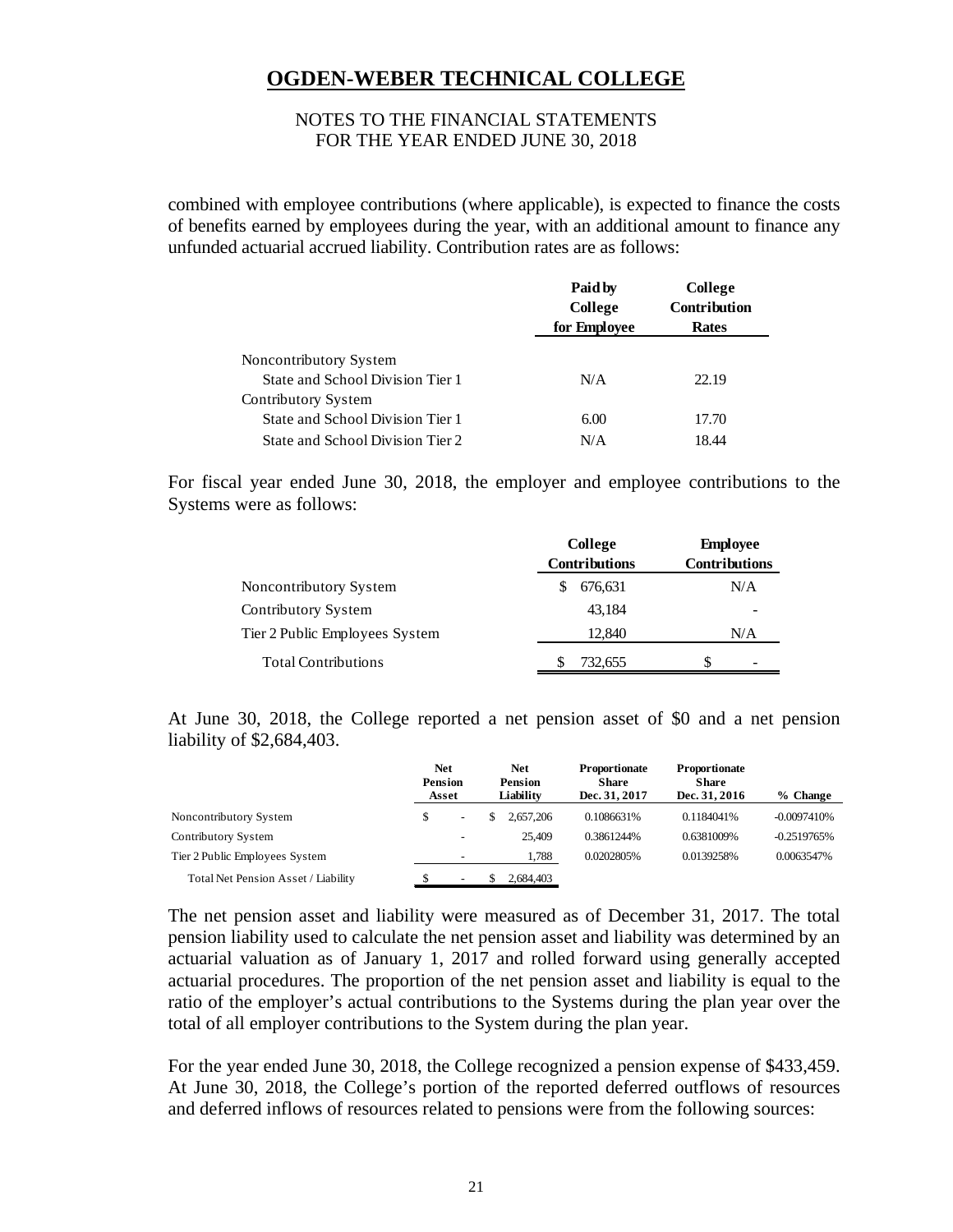### NOTES TO THE FINANCIAL STATEMENTS FOR THE YEAR ENDED JUNE 30, 2018

|                                                                                                         | <b>Deferred</b><br>Outflows of<br><b>Resources</b> |         | <b>Deferred</b><br>Inflows of<br><b>Resources</b> |             |  |
|---------------------------------------------------------------------------------------------------------|----------------------------------------------------|---------|---------------------------------------------------|-------------|--|
| Differences between expected and actual experience                                                      | \$                                                 | 67      | \$                                                | 155,595     |  |
| Changes in assumptions                                                                                  |                                                    | 673.332 |                                                   | 20,377      |  |
| Net difference between projected and actual earnings<br>on pension plan investments                     |                                                    | 508.581 |                                                   | 1,270,761   |  |
| Changes in proportion and differences between contributions<br>and proportionate share of contributions |                                                    | 2.189   |                                                   | 381.235     |  |
| Contributions subsequent to the measurement date                                                        |                                                    | 364,995 |                                                   |             |  |
| <b>Total</b>                                                                                            | \$1,549,164                                        |         |                                                   | \$1,827,968 |  |

Of the amount reported as deferred outflows of resources related to pensions, \$364,995 resulted from contributions made by the College prior to their fiscal year end, but subsequent to the measurement date of December 31, 2017. These contributions will be recognized as a reduction of the net pension liability in the upcoming fiscal year. Other amounts reported as deferred outflows of resources and deferred inflows of resources related to pensions will be recognized as pension expense as follows:

| <b>Deferred Outflows</b><br>(Inflows) of Resources |
|----------------------------------------------------|
| (79,970)<br>\$                                     |
| (14,293)<br>\$                                     |
| (275,085)<br>\$                                    |
| (276, 146)<br>\$                                   |
| \$<br>(378)                                        |
| 2,071<br>S                                         |
|                                                    |

The total pension liability in the December 31, 2017 actuarial valuation was determined using the following actuarial assumptions, applied to all periods included in the measurement:

| Inflation                 | 2.50 percent                                         |
|---------------------------|------------------------------------------------------|
| <b>Salary Increases</b>   | 3.25 - 9.75 percent, average, including inflation    |
| Investment Rate of Return | 6.95 percent, net of pension plan investment expense |
|                           | including inflation                                  |

Mortality rates were developed from actual experience and mortality tables, based on gender, occupation and age, as appropriate, with adjustments for future improvement in mortality based on Scale AA, a model developed by the Society of Actuaries.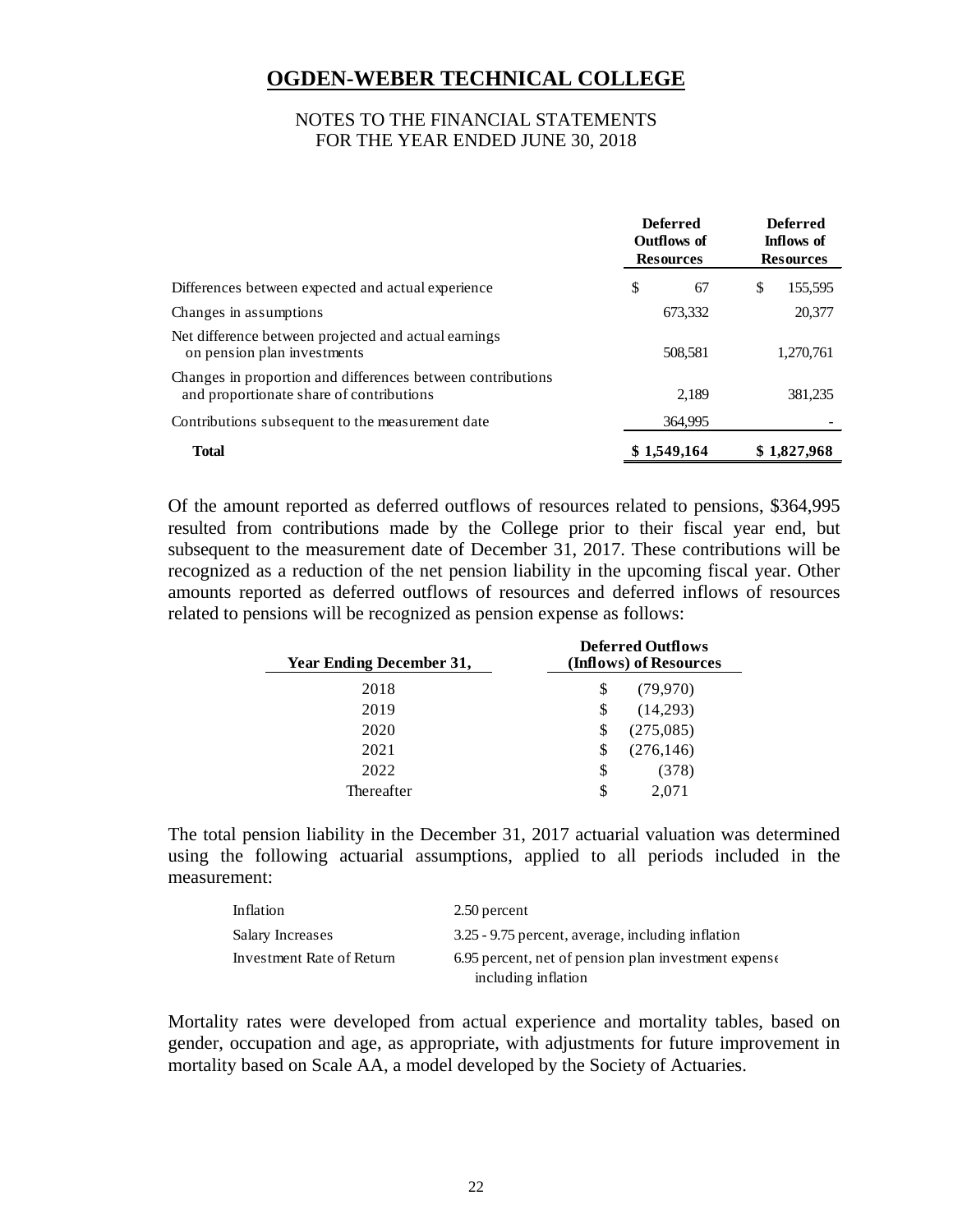### NOTES TO THE FINANCIAL STATEMENTS FOR THE YEAR ENDED JUNE 30, 2018

The actuarial assumptions used in the January 1, 2017 valuation were based on the results of an actuarial experience study for the five-year period ending December 31, 2016. As a result of an experience study conducted as of December 31, 2016, the Board adopted recommended changes to several economic and demographic assumptions that are used in the actuarial valuation. The assumption changes that had the largest impact on the Total Pension Liability (and actuarial accrued liability) include a decrease in the investment return assumption from 7.20% to 6.95%, a reduction in the price inflation assumption from 2.60% to 2.50% (which also resulted in a corresponding decrease in the cost-of-living adjustment assumption for the funds with a 4.00% annual COLA max), and the adoption of an updated retiree mortality table that was developed using URS's actual retiree mortality experience. There were changes to several other demographic assumptions, but those changes had a minimal impact on the Total Pension Liability (and actuarial accrued liability).

The long-term expected rate of return on pension plan investments was determined using a building-block method in which best estimate ranges of expected future real rates of return (expected returns, net of pension plan investment expense and inflation) are developed for each major asset class. These ranges are combined to produce the longterm expected rate of return by weighting the expected future real rates of return by the target asset allocation percentage and by adding expected inflation. The target allocation and best estimates of arithmetic real rates of return for each major asset class are summarized in the following table:

|                          | <b>Expected Return Arithmetic Basis</b>  |                                               |                                                                      |  |  |  |  |
|--------------------------|------------------------------------------|-----------------------------------------------|----------------------------------------------------------------------|--|--|--|--|
| <b>Asset Class</b>       | <b>Target Asset</b><br><b>Allocation</b> | <b>Real Return</b><br><b>Arithmetic Basis</b> | Long-Term Expected<br><b>Portfolio Real</b><br><b>Rate of Return</b> |  |  |  |  |
| <b>Equity Securities</b> | 40%                                      | 6.15%                                         | 2.46%                                                                |  |  |  |  |
| <b>Debt Securities</b>   | 20%                                      | 0.40%                                         | 0.08%                                                                |  |  |  |  |
| <b>Real Assets</b>       | 15%                                      | 5.75%                                         | 0.86%                                                                |  |  |  |  |
| Private Equity           | $9\%$                                    | 9.95%                                         | 0.89%                                                                |  |  |  |  |
| Absolute Return          | 16%                                      | 2.85%                                         | 0.46%                                                                |  |  |  |  |
| Cash & Cash Equivalents  | 0%                                       | $0.00\%$                                      | $0.00\%$                                                             |  |  |  |  |
| <b>Totals</b>            | 100%                                     |                                               | 4.75%                                                                |  |  |  |  |
|                          | Inflation                                |                                               | 2.50%                                                                |  |  |  |  |
|                          | Expected Arithmetic Nominal Return       |                                               | 7.25%                                                                |  |  |  |  |

The 6.95% assumed investment rate of return is comprised of an inflation rate of 2.50%, a real return of 4.45% that is net of investment expense.

The discount rate used to measure the total pension liability was 6.95 percent. The projection of cash flows used to determine the discount rate assumed that employee contributions will be made at the current contribution rate and that contributions from all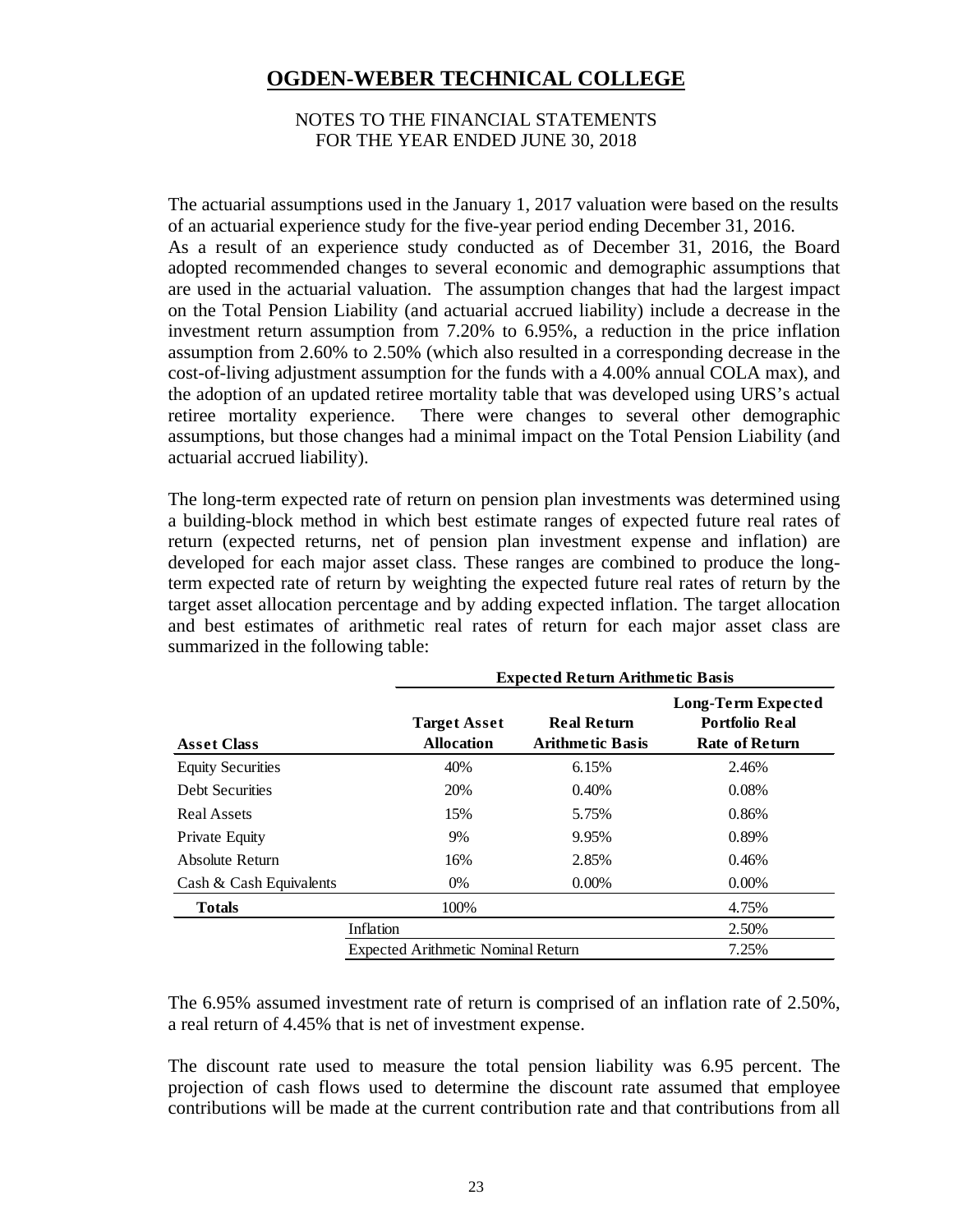### NOTES TO THE FINANCIAL STATEMENTS FOR THE YEAR ENDED JUNE 30, 2018

participating employers will be made at contractually required rates that are actuarially determined and certified by the Systems' Board. Based on those assumptions, the pension plan's fiduciary net position was projected to be available to make all projected future benefit payments of current active and inactive employees. Therefore, the long-term expected rate of return on pension plan investments was applied to all periods of projected benefit payments to determine the total pension liability. The discount rate was reduced to 6.95 percent from 7.20 percent from the prior measurement period.

The following presents the proportionate share of the net pension (asset)/liability calculated using the discount rate of 6.95 percent, as well as what the proportionate share of the net pension liability would be if it were calculated using a discount rate that is 1 percentage point lower (5.95 percent) or 1 percentage point higher (7.95 percent) than the current rate:

|                                | 1% Decrease<br>$(5.95\%)$ | <b>Discount Rate</b><br>$(6.95\%)$ | 1% Increase<br>$(7.95\%)$ |  |  |
|--------------------------------|---------------------------|------------------------------------|---------------------------|--|--|
| Noncontributory System         | \$ 5,801,806              | \$2,657,206                        | 28.954                    |  |  |
| Contributory System            | 334,855                   | 25,409                             | (238,041)                 |  |  |
| Tier 2 Public Employees System | 21,054                    | 1,788                              | (13,069)                  |  |  |
| Total                          | 6, 157, 715               | 2,684,403                          | (222, 156)                |  |  |

### **Proportionate Share of Net Pension (Asset) / Liability**

Detailed information about the pension plan's fiduciary net position is available in the Systems' separately issued financial report.

### **Defined Contribution Plans**

The College offers employees the choice between the Systems and Teachers Insurance and Annuity Association–College Retirement Equities Fund (TIAA-CREF) for individual retirement funds.

Employees who participate in the State and School Noncontributory and Tier 2 pension plans also participate in qualified contributory 401(k) and 457 savings plans administered by the Systems. The College contributes 1.5% and 1.58%, respectively, of participating employees' annual salaries to a 401(k) plan administered by the Systems. For employees participating in the Tier 2 Public Employees defined contribution plan, the College is required to contribute 20.02% of the employee's salary, of which 10% is paid into the 401(k) or 457 plan while the remainder is contributed to the Tier 1 Public Employees System, as required by law. In September 2011, the Utah System of Technical Colleges (USTC) voted to discontinue participation in Social Security Administration. As a result, beginning October 2011, the College began contributing an additional 6.2% of State Retirement-eligible employees' salaries into their respective 401(k) accounts. Employees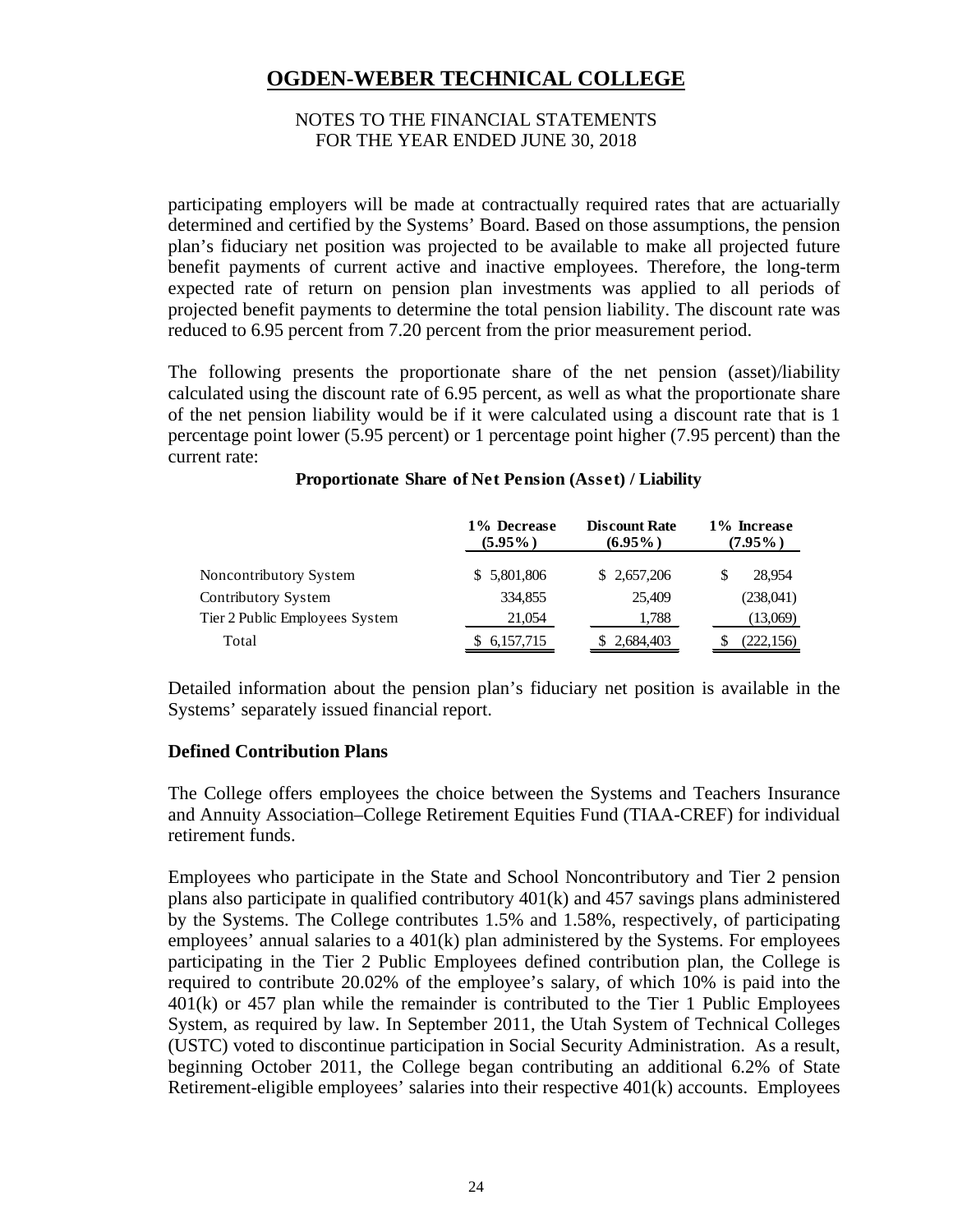### NOTES TO THE FINANCIAL STATEMENTS FOR THE YEAR ENDED JUNE 30, 2018

may also elect to participate in an IRS 457 deferred compensation plan offered through the Systems.

During the year ended June 30, 2018, the College's contributions totaled \$630,074, which was included in the pension expense, and the participating employees' voluntary contributions totaled \$410,076 to their 401(k) plans and \$24,000 to their 457 plans, respectively. Detailed information regarding plan provisions is available in the separately issued Utah Retirement Systems financial report.

TIAA-CREF also provides individual retirement fund contracts with each participating employee. Benefits provided to retired employees are generally based on the value of the individual contracts and the estimated life expectancy of the employee at retirement, and are fully vested from the date of employment.

Employees are eligible to participate in TIAA-CREF from the date of employment and are not required to contribute to the fund. For the year ended June 30, 2018, the College was required to contribute 14.2% of the employees' annual covered salary to this defined contribution plan. The College's contributions for the years ended June 30, 2018 were \$486,474. The College has no further liability once annual contributions are made.

### NOTE 9. ACCRUED TERMINATION BENEFITS

In addition to the pension benefits described in Note 8, the College may provide a one-time payment option, as approved by the College's Board of Directors and administration. This benefit would only be for qualified employees with at least 30 years of service who are 55 years of age and qualify to retire under the Systems or TIAA-CREF. The employee must retire prior to their eligibility for unreduced social security benefits. The benefit includes a stipend of 30% of the retiree's final salary. These benefits are funded by the College's general account. The College paid out termination benefits of \$35,708 for fiscal year 2018.

### NOTE 10. COMPENSATED ABSENCES

The College accrues and reports annual vacation leave in the year earned. Full-time, benefits-eligible employees earn vacation leave for each month worked at a rate between 15 and 22 days per year. There is a maximum accumulation of 240 hours adjusted each year at January 1<sup>st</sup>. All accumulated hours above the 240 maximum are lost if not used prior to that time. Upon termination, the cash value of accumulated unused annual leave calculated by multiplying the employee's current hourly rate by the number of accrued hours of annual leave will be paid directly to the employee, subject to the IRS rules and regulations as taxable compensation.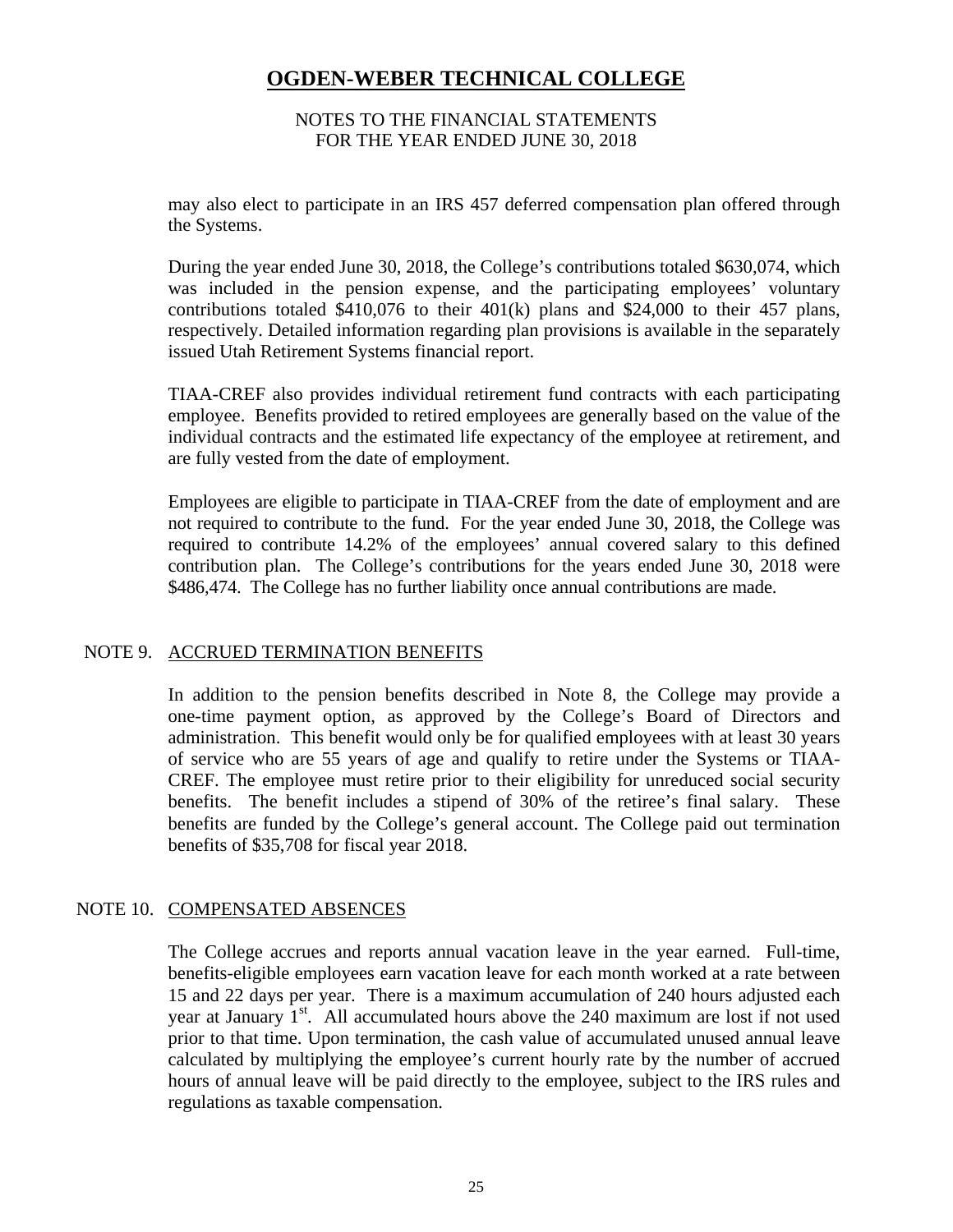### NOTES TO THE FINANCIAL STATEMENTS FOR THE YEAR ENDED JUNE 30, 2018

### NOTE 11. SICK LEAVE

Employees of the College earn sick leave at a rate of twelve days per year with a limit of 960 working hours (6 months) that can accrue. In the event of termination or retirement, no payment shall be made for unused sick leave, unless the employee meets specific retirement criteria. Sick leave is expended when used. If approved under the retirement criteria, the College will pay eligible employees up to a maximum of 75% of the employee's accumulated sick leave based on years of full-time service with the College. Eligibility requirements for payout of sick leave include the following:

- Be at least 55 years of age or older and have 30 years of service with the College.
- Be at least 60 years of age or older and have 10 years of service with the College.
- An employee must retire as a salaried employee of the College.
- To be deemed to have retired, an employee at the time of termination of service must be eligible for benefits as a retiree under the Systems or TIAA/CREF.
- Unused sick leave shall be paid to qualifying retirees in a lump sum within 30 days following such qualifying employees' last day of work.

### NOTE 12. FOUNDATION

The Foundation was granted a Certificate of Incorporation on March 24, 1983 under laws of the State of Utah and is recognized as a "Section 501(c)3" Corporation by the Internal Revenue Service. The Foundation exists to further the charitable and educational purposes of the College.

As required by GASB Statement No. 31, equity securities held by the Foundation are included in this report at fair value and approximate published market quotations as of December 31, 2017.

During the fiscal year ended June 30, 2018, the Foundation transferred \$213,495 to the College to enhance scholarships, awards, and other essential College programs and \$75,859 in in-kind gifts. In addition, the Foundation transferred \$106,101 in equipment and supplies for various College programs.

### NOTE 13. FOUNDATION ENDOWMENT

The Foundation's endowment consists of individual funds established primarily for scholarships. Its endowment includes both donor-restricted endowment funds and funds designated by the Board to function as endowments. As required by generally accepted accounting principles, net assets associated with endowment funds, including funds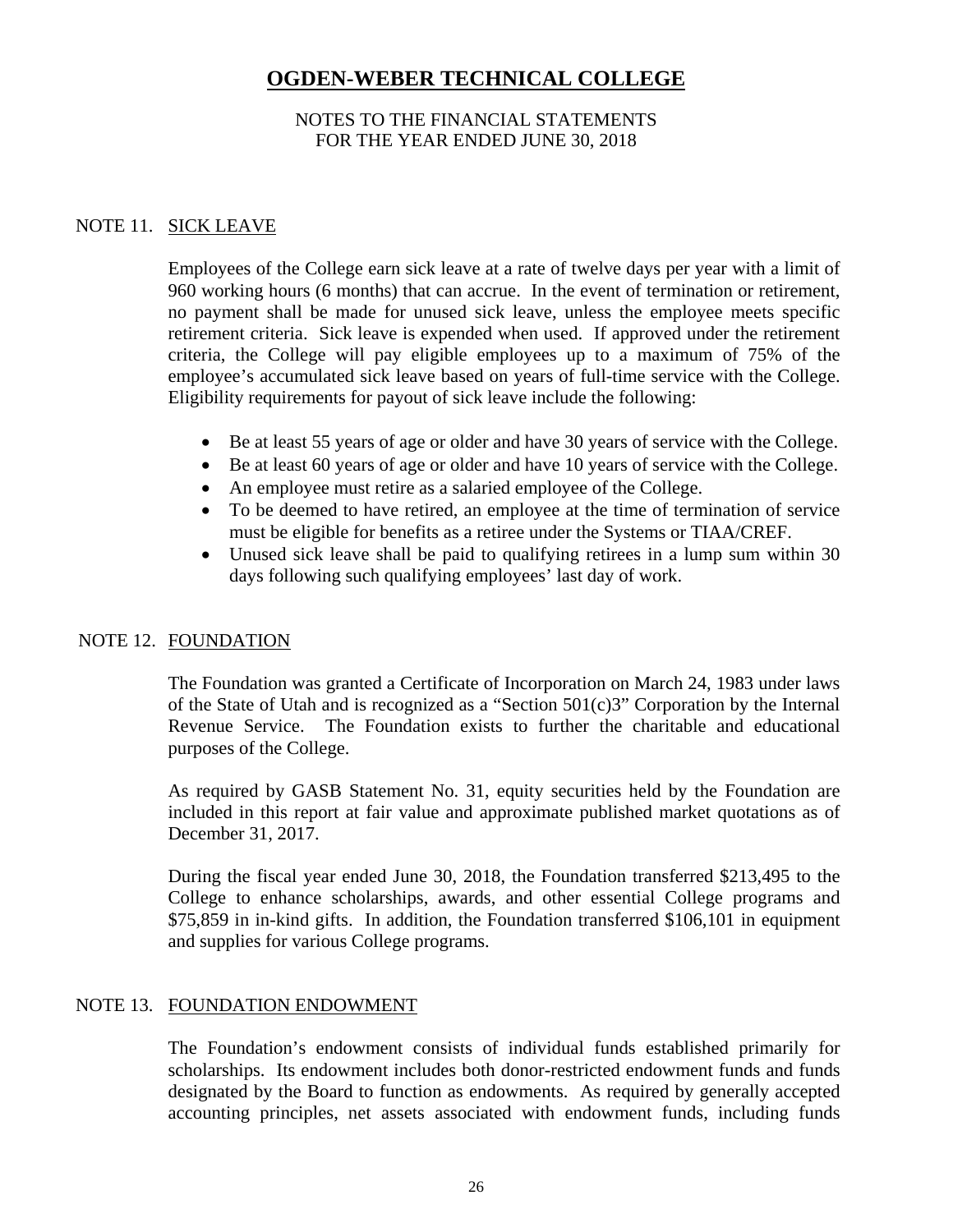### NOTES TO THE FINANCIAL STATEMENTS FOR THE YEAR ENDED JUNE 30, 2018

designated by the Board to function as endowments, are classified and reported based on existence of or absence of donor-imposed restrictions.

The State of Utah has adopted laws based on the Uniform Prudent Management of Institutional Funds Act (UPMIFA) requiring the preservation of the fair value of the original gift as of the gift date of the donor-restricted endowment funds absent explicit donor stipulations to the contrary. The Foundation classifies as permanently restricted net assets a) the original value of the gifts donated to the permanent endowment, b) the original value of subsequent gifts to the permanent endowment, and c) accumulations to the permanent endowment made in accordance with the direction of the applicable donor gift instrument at the time the accumulation is added to the fund. There were no donorimposed restrictions requiring the preservation of the original market value of the original gifts.

In accordance with the State adoption of the UPMIFA, the Foundation considers the following factors in making a determination to appropriate or accumulate donor-restricted endowment funds:

- 1) The duration and preservation of the fund.
- 2) The purposes of the Foundation and the donor-restricted endowment fund.
- 3) General economic conditions.
- 4) The possible effect of inflation and deflation.
- 5) The expected total return from income and the appreciation or depreciation of investments.
- 6) Other resources of the Foundation.
- 7) The investment policies of the Foundation.

The Foundation has reflected the allocated decrease in the market value of the assets in the endowments accordingly.

### NOTE 14. RISK MANAGEMENT

The College maintains insurance coverage for commercial general liability, automobile, errors and omissions, and property (buildings and equipment) through policies administered by the Utah State Risk Management Fund. Employees of the College and authorized volunteers are covered by workers' compensation and employees' liability through the Workers Compensation Fund of Utah.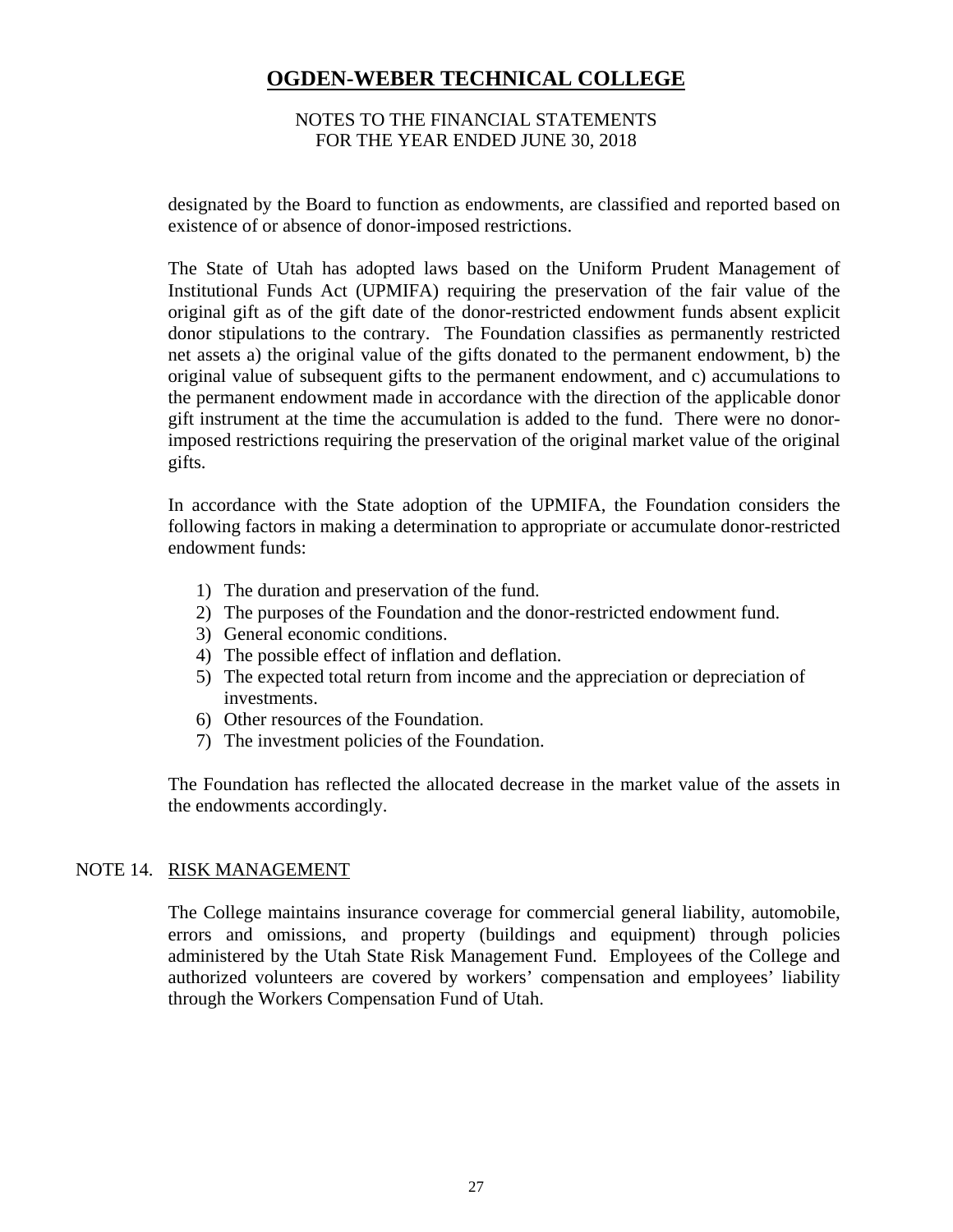NOTES TO THE FINANCIAL STATEMENTS FOR THE YEAR ENDED JUNE 30, 2018

### NOTE 15. CONTINGENT LIABILITIES

The College participates in certain federal grant programs that are subject to financial and compliance audits by the grantor or its representative. Such audits could lead to the grantor agency requesting reimbursement for any disallowed expenditures under the grant terms. Management believes such program review disallowances, if any, will not be material.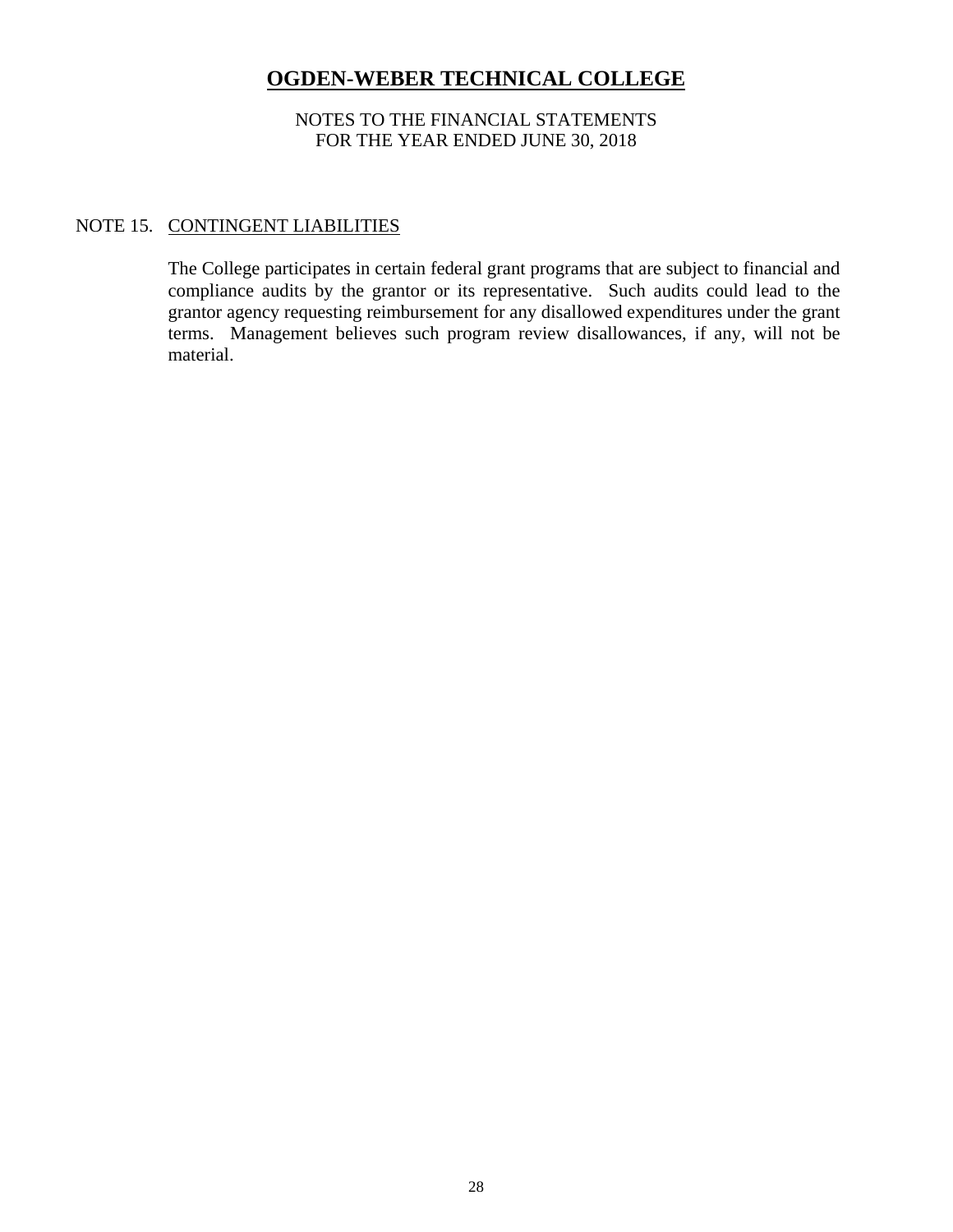### REQUIRED SUPPLEMENTARY INFORMATION FOR THE YEAR ENDED JUNE 30, 2018

### **Schedule of Ogden-Weber Technical College's Proportionate Share of the Net Pension Liability Noncontributory, Contributory, and Tier 2 Public Employees Systems of the Utah Retirement Systems**

|                                                                                            |            | December 31,<br>2017 |            | December 31,<br>2016 |            | December 31.<br>2015 |             | December 31.<br>2014 |  |
|--------------------------------------------------------------------------------------------|------------|----------------------|------------|----------------------|------------|----------------------|-------------|----------------------|--|
| <b>Noncontributory System</b>                                                              |            |                      |            |                      |            |                      |             |                      |  |
| Proportion of Net Pension Liability (Asset)                                                |            | 0.1086631%           |            | 0.1184041%           |            | 0.1299879%           |             | 0.13074380%          |  |
| Proportionate Share of Net Pension Liability (Asset)                                       | \$         | 2,657,206            | \$         | 3,837,378            |            | \$4,083,292          | \$          | 3,284,975            |  |
| Covered Payroll                                                                            | \$         | 3,237,321            | \$         | 3,522,896            |            | \$3,792,433          | \$          | 3,762,689            |  |
| Proportionate Share of Net Pension Liability (Asset)<br>as a Percentage of Covered Payroll |            | 82.08%               |            | 108.93%              |            | 107.67%              |             | 87.30%               |  |
| Plan Fiduciary Net Position as a Percentage of Total Pension Liability                     |            | 89.20%               |            | 84.90%               |            | 84.50%               |             | 87.20%               |  |
| <b>Contributory System</b>                                                                 |            |                      |            |                      |            |                      |             |                      |  |
| Proportion of Net Pension Liability (Asset)                                                | 0.3861244% |                      | 0.6381009% |                      | 0.5181869% |                      | 0.44662970% |                      |  |
| Proportionate Share of Net Pension Liability (Asset)                                       | \$         | 25,409               | \$         | 349,652              | \$         | 324,723              | \$          | 48,972               |  |
| Covered Payroll                                                                            | \$         | 87,854               | \$         | 171,054              | \$         | 164,150              | \$          | 160,900              |  |
| Proportionate Share of Net Pension Liability (Asset)<br>as a Percentage of Covered Payroll |            | 28.92%               |            | 204.41%              |            | 197.82%              |             | 30.44%               |  |
| Plan Fiduciary Net Position as a Percentage of Total Pension Liability                     |            | 99.20%               |            | 93.40%               |            | 84.50%               |             | 98.70%               |  |
| <b>Tier 2 Public Employees System</b>                                                      |            |                      |            |                      |            |                      |             |                      |  |
| Proportion of Net Pension Liability (Asset)                                                | 0.0202805% |                      | 0.0139258% |                      | 0.0165954% |                      | 0.0204380%  |                      |  |
| Proportionate Share of Net Pension Liability (Asset)                                       | \$         | 1,788                | \$         | 1,554                | \$         | (36)                 | \$          | (619)                |  |
| Covered Payroll                                                                            | \$         | 198,220              | \$         | 114,203              | \$         | 107,212              | \$          | 100,241              |  |
| Proportionate Share of Net Pension Liability (Asset)<br>as a Percentage of Covered Payroll |            | 0.90%                |            | 1.36%                |            | $-0.03%$             |             | $-0.62%$             |  |
| Plan Fiduciary Net Position as a Percentage of Total Pension Liability                     |            | 97.40%               |            | 95.10%               |            | 100.20%              |             | 103.50%              |  |

Note: The College implemented GASB Statement No. 68 and 71 in fiscal year 2015. Information on the College's portion of the plan's net pension liability (asset) is not available for periods prior to fiscal year 2015.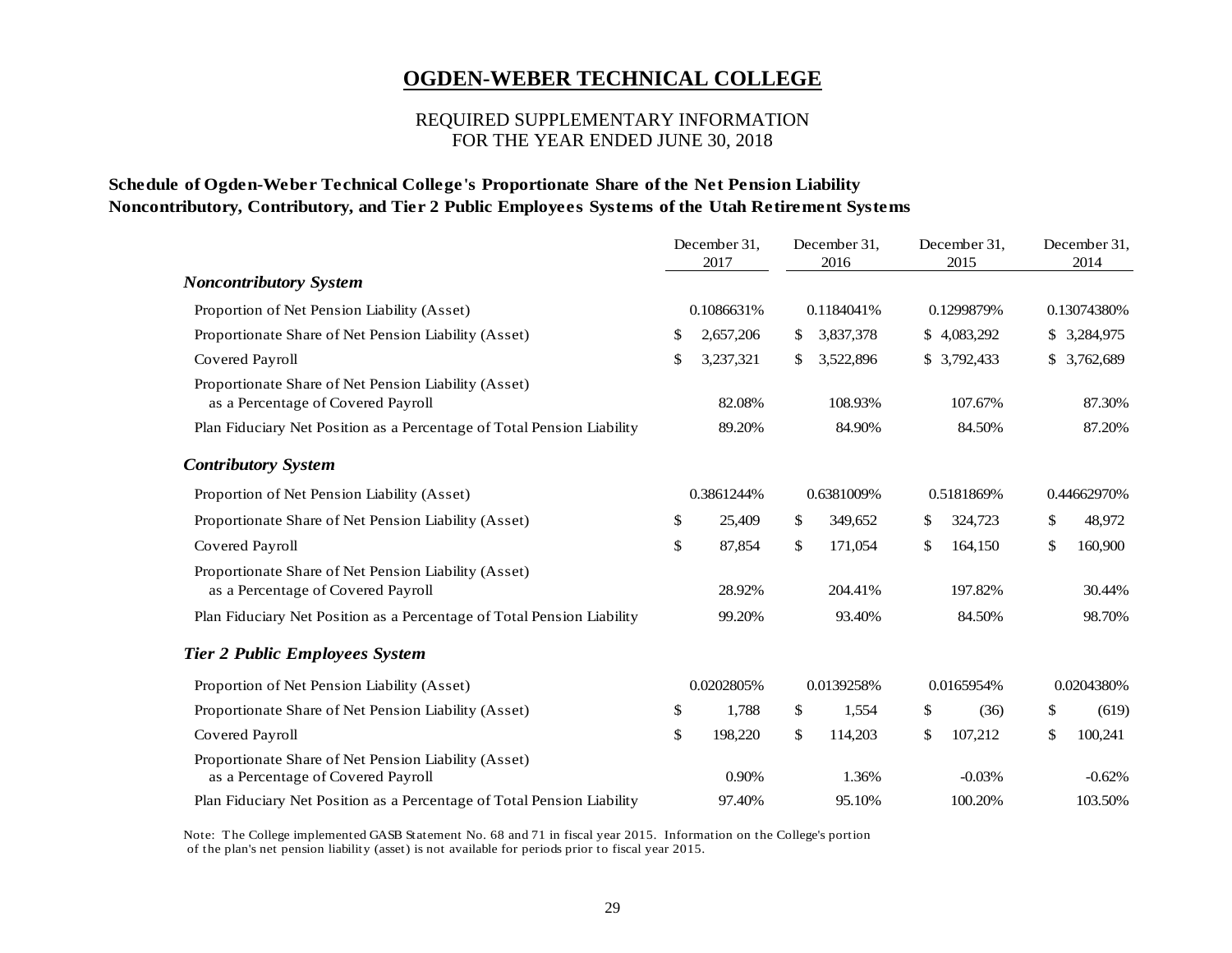### REQUIRED SUPPLEMENTARY INFORMATION FOR THE YEAR ENDED JUNE 30, 2018

#### **Schedule of Ogden-Weber Technical College's Contributions Noncontributory, Contributory, and Tier 2 Public Employees Systems of the Utah Retirement Systems Last 10 Fiscal Years 1**

*Noncontributory System*

|                                                                      | 2018          | 2017          | 2016                    | 2015                           | 2014              | 2013                     | 2012              | 2011              | 2010                     | 2009                            |
|----------------------------------------------------------------------|---------------|---------------|-------------------------|--------------------------------|-------------------|--------------------------|-------------------|-------------------|--------------------------|---------------------------------|
| Contractually Required Contribution                                  | 676,631<br>S. | \$706,558     | 811,582<br>$\mathbb{S}$ | \$ 805,576                     | \$ 771,953        | 668,212<br>\$            | \$<br>683,188     | \$692,265         | 612,911<br>\$            | \$ 654,825                      |
| Contributions in Relation to the Contractually Required Contribution | (676, 631)    | (706, 558)    | (811,582)               | (805, 576)                     | (771, 953)        | (668, 212)               | (683, 188)        | (692, 265)        | (612, 911)               | (654, 825)                      |
| Contribution Deficiency (Excess)                                     |               | <sup>\$</sup> | -\$                     | S.<br>$\overline{\phantom{a}}$ | \$<br>$\sim$      | \$                       | S.                | -\$<br>$\sim$     | \$<br>$\sim$             | \$.<br>$\sim$                   |
| Covered Payroll                                                      | \$3,188,614   | \$3,317,236   | \$3,765,657             | \$3,730,301                    | \$3,910,121       | \$3,661,071              | \$4,178,380       | \$4,241,822       | \$4,317,237              | \$4,604,966                     |
| Contributions as a Percentage of Covered Payroll <sup>2</sup>        | 21.22%        | 21.30%        | 21.55%                  | 21.60%                         | 19.74%            | 18.25%                   | 16.35%            | 16.32%            | 14.20%                   | 14.22%                          |
| <b>Contributory System</b>                                           |               |               |                         |                                |                   |                          |                   |                   |                          |                                 |
|                                                                      | 2018          | 2017          | 2016                    | 2015                           | 2014 <sup>3</sup> | $2013^3$                 | 2012 <sup>3</sup> | 2011 <sup>3</sup> | 2010                     | 2009                            |
| Contractually Required Contribution                                  | \$            | 31,100<br>\$  | 29,453<br>\$            | 28,656<br>\$                   | \$<br>23,792      | \$<br>29,211             | \$<br>28,253      | 23,625<br>\$.     | 20,842<br>\$             | 26,670                          |
| Contributions in Relation to the Contractually Required Contribution |               | (31,100)      | (29, 453)               | (28, 656)                      | (23,792)          | (29, 211)                | (28, 253)         | (23, 625)         | (20, 842)                | (26, 670)                       |
| Contribution Deficiency (Excess)                                     | \$            | \$            |                         | \$.                            | \$                | \$                       | \$                | \$.               | \$                       | \$.<br>$\overline{\phantom{a}}$ |
| Covered Payroll                                                      |               | 175,708<br>\$ | 166,400<br>S.           | 161,900<br><sup>\$</sup>       | \$148,914         | 173,431<br><sup>\$</sup> | \$184,047         | \$132,500         | 132,500<br><sup>\$</sup> | \$169,553                       |
| Contributions as a Percentage of Covered Payroll <sup>2</sup>        | 0.00%         | 17.70%        | 17.70%                  | 17.70%                         | 15.98%            | 16.84%                   | 15.35%            | 17.83%            | 15.73%                   | 15.73%                          |
| Tier 2 Public Employees System <sup>4</sup>                          |               |               |                         |                                |                   |                          |                   |                   |                          |                                 |
|                                                                      | 2018          | 2017          | 2016                    | 2015                           | 2014 <sup>3</sup> | 2013 <sup>3</sup>        | 2012 <sup>3</sup> | 2011 <sup>3</sup> | $2010^5$                 | 2009 <sup>5</sup>               |
| Contractually Required Contribution                                  | 43,184        | \$<br>26,933  | 18,977<br>-8            | 8,432<br>-\$                   |                   |                          |                   |                   | N/A                      | N/A                             |
| Contributions in Relation to the Contractually Required Contribution | (43, 184)     | (26,933)      | (18,977)                | (8, 432)                       |                   |                          |                   |                   |                          |                                 |
| Contribution Deficiency (Excess)                                     | \$            | \$            |                         | -\$                            |                   |                          |                   |                   |                          |                                 |
| Covered Payroll                                                      | 234,358<br>S. | \$146,688     | 104,027<br>S.           | \$100,241                      |                   |                          |                   |                   |                          |                                 |
| Contributions as a Percentage of Covered Payroll <sup>2</sup>        | 18.43%        | 18.36%        | 18.24%                  | 8.41%                          |                   |                          |                   |                   |                          |                                 |

<sup>1</sup> Paragraph 81.b of GASB 68 requires employers to disclose a 10-year history of contributions in RSI.

 $2$  Contributions as a percentage of covered payroll may be different than the board certified rate due to rounding and other administrative issues.

<sup>3</sup> Contractually Required Contributions, Contributions, and Covered Payroll include information for Tier 2 Employees.

4 Contributions in Tier 2 include an amortization rate to help fund the unfunded liabililites in the Tier 1 systems.

 $5$  The Tier 2 Public Employees System was created in fiscal year 2011. Prior to the implementation of GASB Statement No. 68, Tier 2 information was not separately available.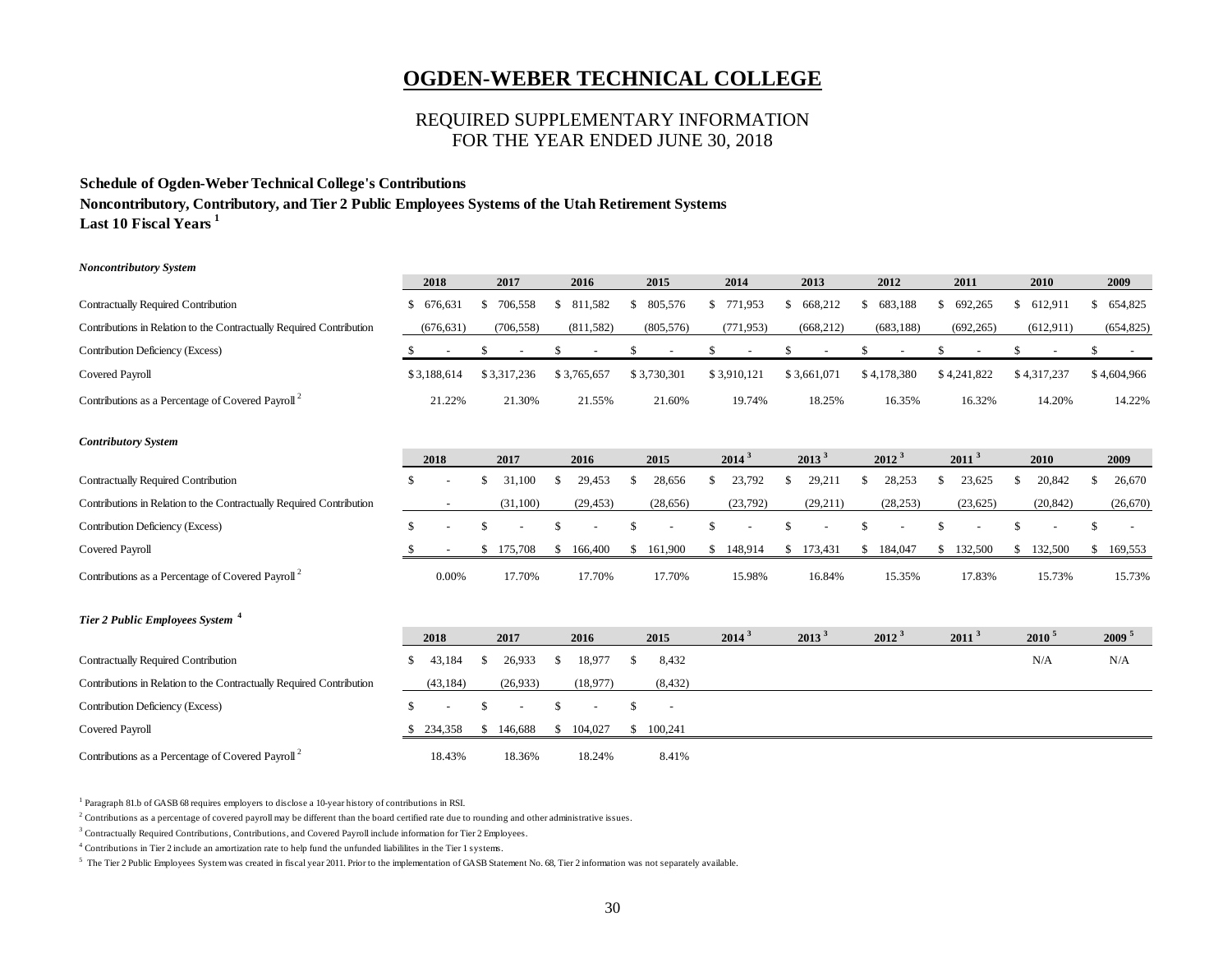### REQUIRED SUPPLEMENTARY INFORMATION FOR THE YEAR ENDED JUNE 30, 2018

### **Notes to Ogden-Weber Technical College's Schedule of Contributions:**

#### *Changes in Assumptions*

As a result of an experience study conducted as of December 31, 2016, the Board adopted recommended changes to several economic and demographic assumptions that are used in the actuarial valuation. The assumption changes that had the largest impact on the Total Pension Liability (and actuarial accrued liability) include a decrease in the investment return assumption from 7.20% to 6.95%, a reduction in the price inflation assumption from 2.60% to 2.50% (which also resulted in a corresponding decrease in the cost-of-living adjustment assumption for the funds with a 4.00% annual COLA max), and the adoption of an updated retiree mortality table that was developed using URS's actual retiree mortality experience. There were changes to several other demographic assumptions, but those changes had a minimal impact on the Total Pension Liability (and actuarial accrued liability).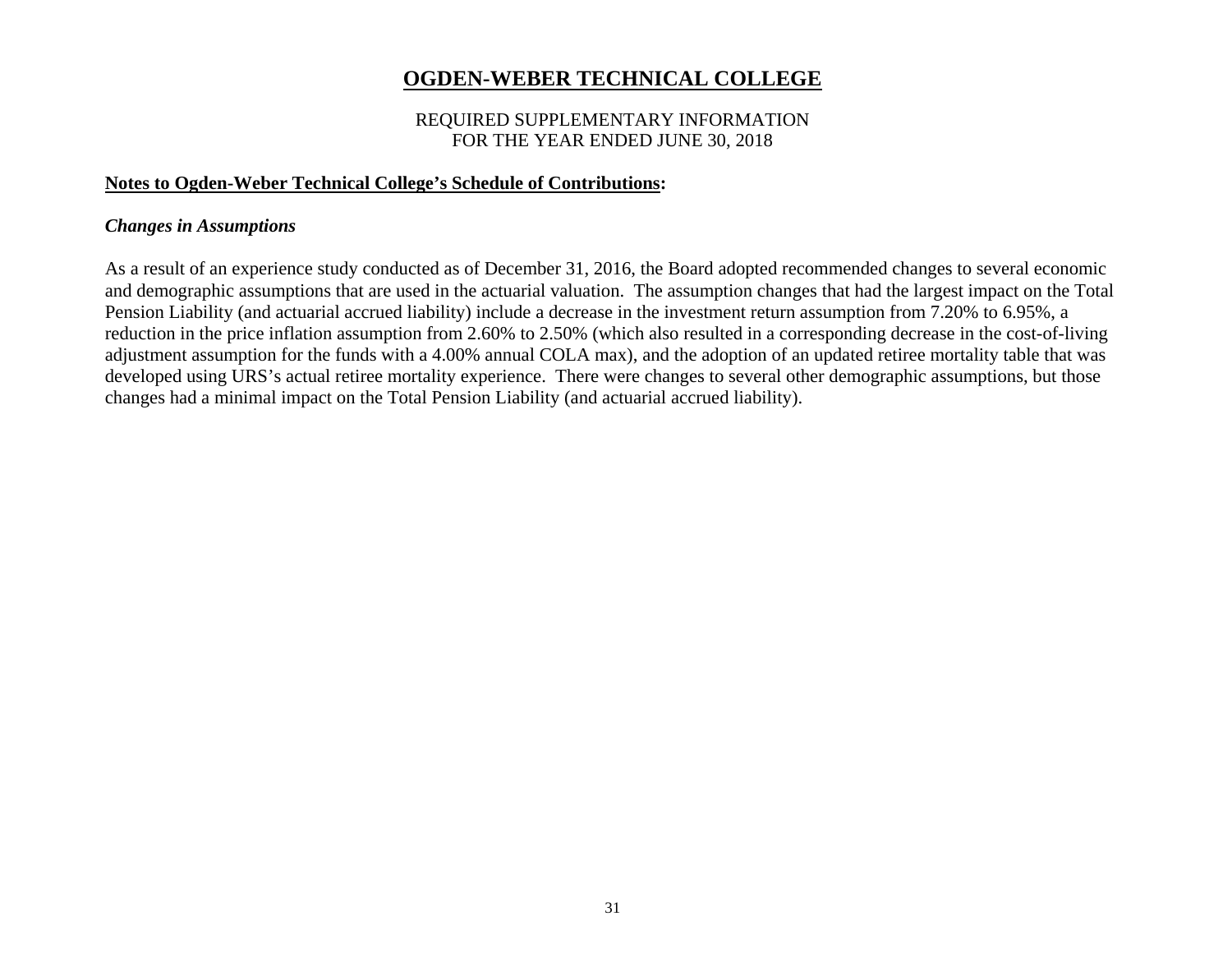

**OFFICE OF THE STATE AUDITOR**

### **INDEPENDENT STATE AUDITOR'S REPORT ON INTERNAL CONTROL OVER FINANCIAL REPORTING AND ON COMPLIANCE AND OTHER MATTERS BASED ON AN AUDIT OF FINANCIAL STATEMENTS PERFORMED IN ACCORDANCE WITH** *GOVERNMENT AUDITING STANDARDS*

To the Board of Directors, Audit Committee and Jim Taggart, President Ogden-Weber Technical College

We have audited the financial statements of the Ogden-Weber Technical College (College) as of and for the year ended June 30, 2018, and the related notes to the financial statements, which collectively comprise the College's basic financial statements, and have issued our report thereon dated August 15, 2018. We conducted our audit in accordance with the auditing standards generally accepted in the United States of America and the standards applicable to financial audits contained in *Government Auditing Standards* issued by the Comptroller General of the United States. Our report includes a reference to other auditors who audited the financial statements of the Ogden-Weber Technical College Foundation (Foundation)*,* as described in our report on the College's financial statements. The financial statements of the Foundation were not audited in accordance with *Government Auditing Standards* and, accordingly, this report does not include reporting on internal control over financial reporting or instances of reportable noncompliance associated with the Foundation.

### **Internal Control Over Financial Reporting**

In planning and performing our audit of the financial statements, we considered the College's internal control over financial reporting (internal control) to determine the audit procedures that are appropriate in the circumstances for the purpose of expressing our opinions on the financial statements, but not for the purpose of expressing opinions on the effectiveness of the College's internal control. Accordingly, we do not express opinions on the effectiveness of the College's internal control.

A *deficiency in internal control* exists when the design or operation of a control does not allow management or employees, in the normal course of performing their assigned functions, to prevent, or to detect and correct on a timely basis, misstatements. A *material weakness* is a deficiency, or a combination of deficiencies, in internal control, such that there is a reasonable possibility that a material misstatement of the entity's financial statements will not be prevented, or detected and corrected on a timely basis. A *significant deficiency* is a deficiency, or a combination of deficiencies, in internal control that is less severe than a material weakness, yet important enough to merit attention by those charged with governance.

Our consideration of internal control was for the limited purpose described in the first paragraph of this section and was not designed to identify all deficiencies in internal control that might be material weaknesses or significant deficiencies. Given these limitations, during our audit we did

Utah State Capitol Complex, East Office Building, Suite E310 • Salt Lake City, Utah 84114-2310 • Tel: (801) 538-1025 • auditor.utah.gov